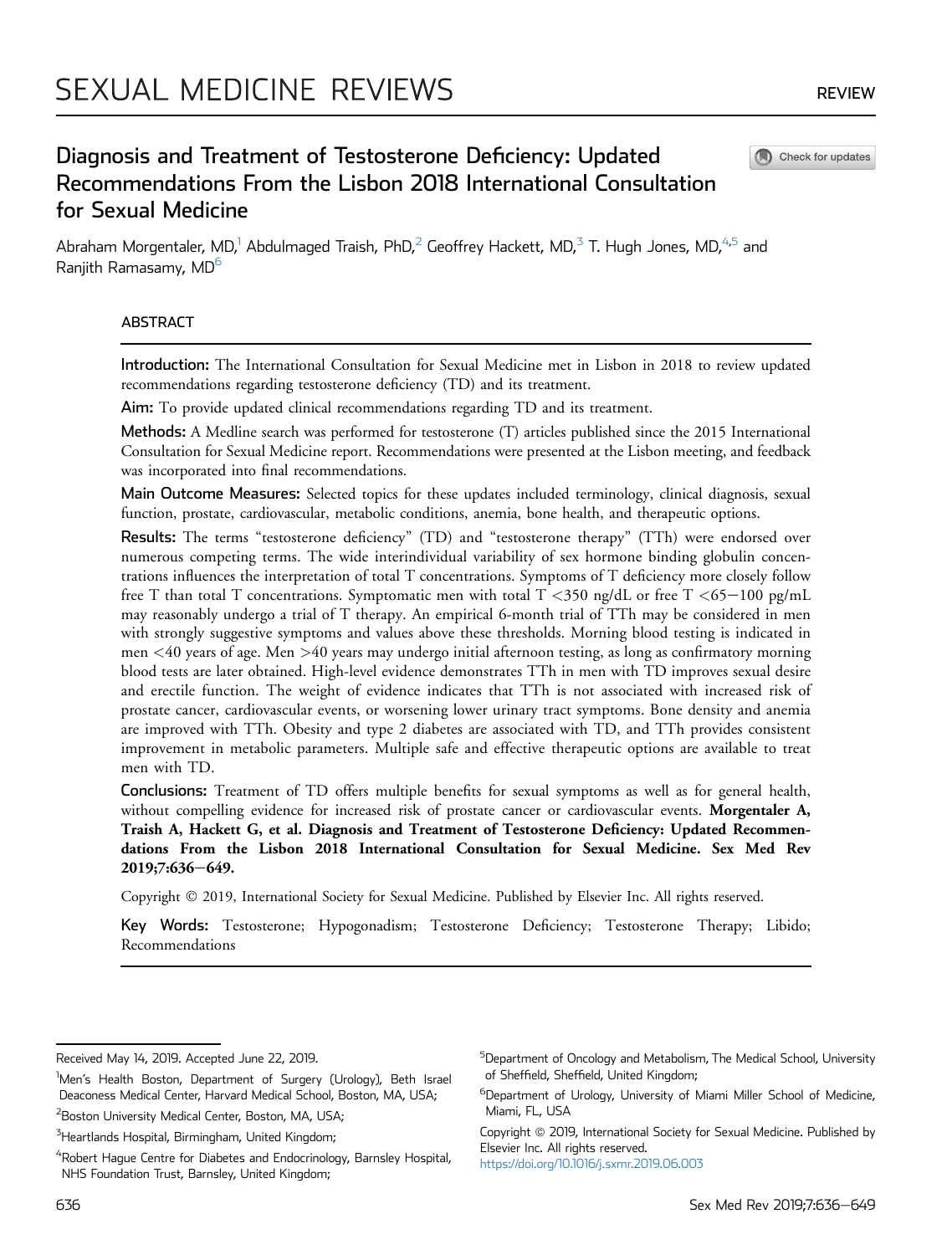### INTRODUCTION

Diagnosis and treatment of testosterone (T) deficiency (TD; also known as *hypogonadism*) has been evolving rapidly, especially in the past 4 years since the topic was addressed by the 2015 International Consultation on Sexual Medicine (ICSM) report, published in 20[1](#page-9-0)6.<sup>1</sup> Because of that report's comprehensive nature and the relatively short intervening time interval, we here provide an update on a selected set of topics, focusing primarily on areas where there have been significant new investigative results or important changes that impact clinical decision-making.

Recommendations have been a key feature of these ICSM reports and are again provided here ([Table 1](#page-2-0)). However, because this report represents an update rather than a comprehensive review of the field, we offer recommendations only for the topics covered. Absence of comment on prior recommendations does not indicate agreement or disagreement.

### **METHODS**

Authors were selected on the basis of their clinical knowledge, research expertise, or both. One author was assigned to write a draft for each section. The entire manuscript was then circulated to the entire writing group for comments and discussion. This material was then presented orally at the meeting of the ICSM in Lisbon, Portugal, in February 2018, and feedback from members was incorporated into the final version of the report. Recommendations were reached by consensus and were assigned a level of evidence (LOE). We recognize that controversy remains for some recommendations.

We have attempted to maximize readability of this document by sacrificing some degree of study details for the sake of brevity. Readers are encouraged to consult the primary literature sources for the full scope of a given study and to be able to draw their own conclusions.

The tremendous interest in the scientific community regarding T deficiency and T therapy is evidenced by a MEDLINE search using the terms testosterone (T), human, male, and clinical trials that revealed 309 published articles from January 1, 2015-April 30, 2019. Despite this wealth of new research, clinical practice in many instances remains based on old practices and attitudes and weak evidence. The goal of this report is to advance the field by drawing conclusions based on the best and most current available evidence in the contemporary medical literature.

### **Terminology**

Many terms have been coined for the clinical syndrome associated with reduced serum T concentrations, leading to unnecessary confusion. We endorse the 2015 ICSM terminology of testosterone deficiency (TD) for the clinical condition, and T therapy (TTh) for treatment.<sup>[1](#page-9-0)</sup> The term testosterone deficiency (TD) is preferred over terms such as hypogonadism, late-onset hypogonadism, adult-onset hypogonadism, and others, because of its clarity and simplicity.<sup>[2](#page-9-0)</sup>

Other terms introduced or reintroduced over the last several years include "classical hypogonadism," which refers to a limited set of medical conditions long-known to cause reductions in serum T levels, and "functional hypogonadism," which refers to reductions in serum T levels noted in association with metabolic dysregulation or other conditions with the potential for improvement, in which case there may be amelioration of serum T concentrations. $3\frac{3}{9}$  $3\frac{3}{9}$  $3\frac{3}{9}$  $3\frac{3}{9}$  Both of these terms make unnecessary value judgments about whether the observed TD merits treatment. By analogy, the term *hypertension* is well understood, regardless of whether there is an identified underlying cause and whether the hypertension may potentially be ameliorated by weight loss or stress reduction. For these same reasons of clarity and simplicity, TTh is preferred over T replacement therapy or T supplementation.<sup>[1,2](#page-9-0)</sup> We believe the field will be enhanced by uniform adoption of this terminology.

In addition, we encourage simplifying the classification of TD into primary and secondary types and eliminating the term "mixed." Primary TD occurs when serum T is low and luteinizing hormone (LH) is elevated, indicating testicular insufficiency or failure. Secondary TD occurs when serum T is low and LH is normal or decreased, indicating an abnormality at the level of the hypothalamus, pituitary, or both.

#### Recommendation

1. Consistent use of the term "testosterone deficiency (TD)" is encouraged over the numerous other terms used for this condition (Expert Opinion).

2. Similarly, consistent use of the term "testosterone therapy (TTh)" is encouraged over other multiple terms (Expert Opinion).

3. Testosterone deficiency may be categorized as primary (low testosterone concentrations accompanied by elevated concentration of LH) or secondary (low testosterone concentrations accompanied by low or normal concentrations of LH) (Disease Classification).

### Clinical Diagnosis

TD is a clinical condition characterized by low serum T concentrations and clinical manifestations consisting of symptoms, signs, or both. The most common and reliable symptoms are sexual.<sup>[10](#page-9-0)</sup> These include reduced or absent libido, erectile dysfunction, difficulty achieving orgasm, reduced intensity of orgasm, and reduced sexual sensation in the genital region. Nonsexual symptoms include fatigue, lack of energy, decreased vitality, depressed mood, irritability, clouded cognition ("brain fog"), and decreased motivation. Signs of TD include anemia and decreased bone mass.

These symptoms may occur singly or in any combination. Decreased libido is one of the primary symptoms of TD.<sup>[10](#page-9-0)</sup> It may occur, with or without any of these other symptoms or signs, and is strongly suggestive of TD in men >50 years without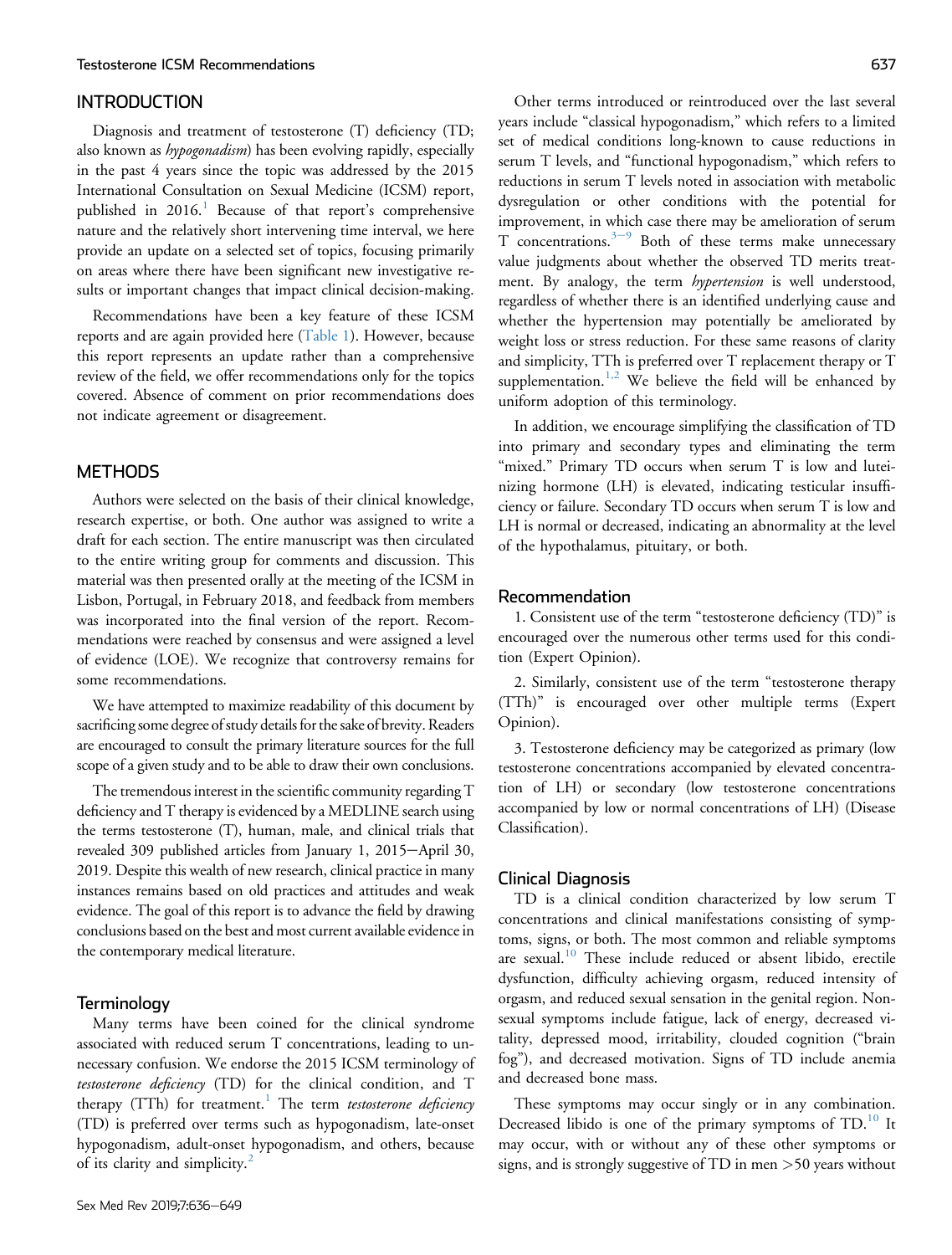## <span id="page-2-0"></span>Table 1. Recommendations

- 1. Consistent use of the term, "testosterone deficiency (TD)", is encouraged over the numerous other terms used for this condition (Expert Opinion).
- 2. Similarly, consistent use of the term, "testosterone therapy (TTh)," is encouraged over other multiple terms (Expert Opinion).
- 3. Testosterone deficiency may be categorized as primary (low testosterone concentrations accompanied by elevated concentration of LH) or secondary (low testosterone concentrations accompanied by low or normal concentrations of LH) (Disease Classification).

Clinical Diagnosis

- 1. Testosterone deficiency is associated with a characteristic set of symptoms, of which sexual symptoms often predominate, including decreased libido (LOE 2, Grade B).
- 2. A total T threshold of 350 ng/dL (12.1 nmol/L) may be used as a practical guide, (LOE 3, Grade C).
- 3. Clinical presentation may aid diagnosis. Rigid application of diagnostic thresholds based on total T values is discouraged (LOE 2, Grade B).
- 4. The symptoms of TD correspond more closely to free T concentrations than total T concentrations (LOE 2, Grade B)
- 5. The clinical interpretation of total T is confounded by wide interindividual variability of SHBG concentrations (LOE 2, Grade B).
- 6. The diagnosis of TD may be made on the basis of free or bioavailable T concentrations, even if total T concentrations appear normal (LOE 2, Grade B).
- 7. Proposed diagnostic thresholds for free T by calculation or equilibrium dialysis range from below 65 pg/mL to below 100 pg/mL (225-347pmol/L) (LOE 3, Grade C).
- 8. An empirical trial of TTh may be offered for 6 months in a man with symptoms suggestive of TD but whose total or free T concentrations appear normal. Treatment should be discontinued after 6 months if no symptomatic benefit has been achieved (LOE 4, Grade C).
- 9. We recommend morning blood testing in men <40 years. For men >40 years, afternoon testing is permissible as long as a confirmatory morning blood test is subsequently obtained (LOE2, Grade B).
- 10. There is insufficient evidence as yet to recommend fasting state for testosterone blood testing (Expert Opinion).

Sexual Health

- 1. Sexual symptoms are a prominent presenting feature for men with TD (LOE 1, Grade A).
- 2. Testing for TD should be performed in men with decreased libido, erectile dysfunction, and difficulty achieving orgasm (LOE 2, Grade B).
- 3. Testosterone therapy may improve libido, erection quality, and other sexual symptoms (LOE 1, Grade A).
- 4. Testosterone therapy may salvage erectile function in men who have failed PDE5 inhibitors (LOE 2, Grade B).

Anemia and Bone Health

- 1. Testosterone levels should be determined in men presenting with unexplained anemia (LOE 2, Grade B).
- 2. Testosterone therapy should be considered as a possible treatment for anemia (LOE 2, Grade B).
- 3. Bone density testing with DXA should be considered in men diagnosed with TD. (LOE 2, Grade C).
- 4. T levels should be determined in men presenting with low-trauma fractures (LOE 2, Grade C).
- 5. Testosterone therapy increases BMD and bone strength (LOE 2, Grade A).

6. Reduced bone mass may be a reasonable indication for TTh even in a symptom-free man with TD (LOE 2, Grade C). Prostate

- 1. Testosterone therapy does not appear to increase the risk of bothersome voiding symptoms (LOE 2, Grade B).
- 2. Testosterone therapy does not appear to increase the risk of developing a diagnosis of PCa (LOE 2, Grade B).
- 3. Current evidence suggests it may be reasonable to offer TTh to selected men with a history of PCa, particularly those who appear to be disease-free after definitive treatment of low-risk, localized disease. However, safety data are limited (LOE 3, Grade C).

4. Men with baseline serum T less than 250 ng/dL (8.7 nmol/L) are likely to exhibit a rise in PSA with TTh (LOE 2, Grade B). Cardiovascular

1. The weight of evidence indicates TTh is not associated with increased CV risk (LOE 1, Grade A).

- 2. A number of studies indicate TTh may provide cardiovascular benefits (LOE 1, Grade A).
- 3. TTh improves a number of metabolic parameters associated with increased CV risk, such as fat mass, dyslipidemia, and insulin resistance (LOE 1, Grade A).

Metabolic conditions

1. Metabolic conditions, such as T2DM, obesity, and the metabolic syndrome, are associated with testosterone deficiency (LOE 2, Grade B).

2. Testing for TD should be considered in men with metabolic conditions (LOE 3, Grade C).

- 3. TTh causes reductions in fat mass, and increased lean mass (LOE 1, Grade A).
- 4. There may be a role for TTh in the management of metabolic conditions, including obesity (LOE 3, Grade C).

(continued)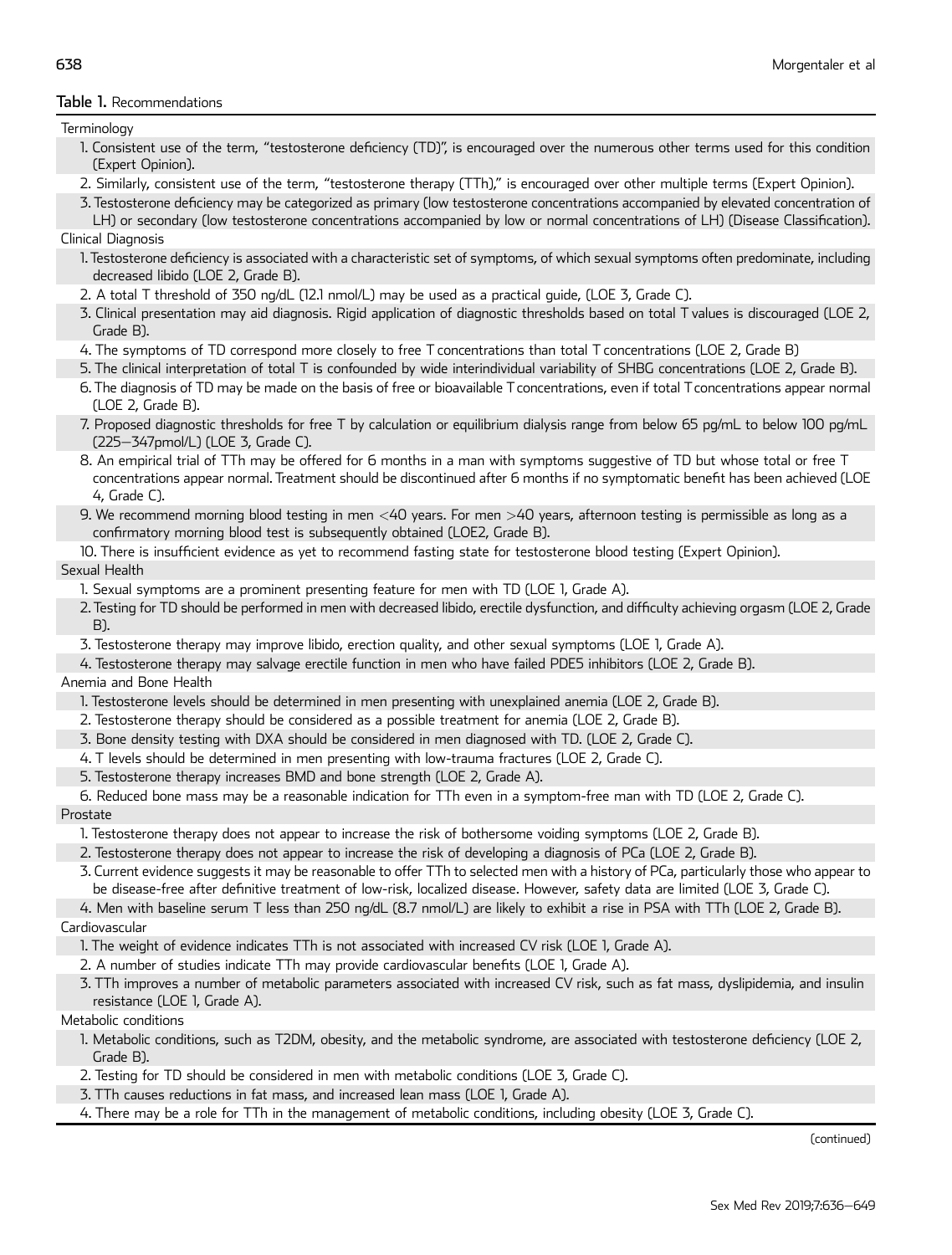#### Testosterone ICSM Recommendations 639

Table 1. Continued

| Treatment options |  |
|-------------------|--|
|                   |  |

1. There are numerous testosterone formulations available in many countries, all of which may be used effectively to treat TD (LOE 2, Grade B).

2. Individual considerations should guide choice of treatment option (Expert Opinion).

 $CV =$  cardiovascular; DXA = dual x-ray absorptiometry; PDE5 = phosphodiesterase type 5; LH = luteinizing hormone; LOE = level of evidence; SHBG = sex hormone binding globulin; T = testosterone; TD = testosterone deficiency; TTh = testosterone therapy; T2DM = type 2 diabetes mellitus.

obvious other causes, such as major depression, relationship issues, stress, or use of medications known to influence libido, most notably selective serotonin reuptake inhibitors.<sup>[11,12](#page-9-0)</sup>

An intense area of debate has been how to define who is a candidate for T therapy. It has been well acknowledged that the available data do not provide a clear threshold for total T that separates men who may benefit from TTh from those who may not.<sup>2</sup> This explains the lack of consensus regarding diagnostic criteria for total T among various guidelines and recommendations, because these thresholds are not evidence -based and thus are arbitrary.

There is growing awareness that total T concentrations are, at best, a rough guide to a man's androgen status, and, therefore, the traditional emphasis on total T contributes to the challenges of clinical diagnosis.

Data by Antonio et al $^{13}$  $^{13}$  $^{13}$  from the European Male Aging Studies showed that calculated free T corresponded with symptoms, whereas total T did not. This is consistent with the physicochemical properties of T, because unbound T is a lipophilic molecule which freely passes through cell membrane phospholipid bilayers into the cytoplasm of target cells, whereas T bound to sex hormone-binding globulin (SHBG) is unable to do so to any appreciable degree.<sup>1</sup>

An additional confounder with use of total T is the wide variability of SHBG concentrations. In a series of 1,000 consecutive men (mean age 53 years) presenting to a men's health center, the mean SHBG concentration was 31.8 nmol/L, yet the range varied nearly 20-fold, from 6-109 nmol/L. Concentrations were elevated in 9% of men 55 years and older, and 2% in men <55 years. A remarkably wide variation was noted in both younger and older men, which in turn has a strong influence on total T concentrations. A generous or elevated SHBG concentration will cause the total T concentration to appear normal even if free or bioavailable T concentrations are profoundly depressed.<sup>16</sup>

Although total T has long been the standard means to determine TD, current evidence argues for greater recognition of the role of free T for diagnostic purposes. Historical claims that free T assays are unreliable if not performed by the laborintensive equilibrium dialysis method are contradicted by modern evidence that shows strong correlations ( $r > 0.9$ ) between the direct analog test and calculated free T when compared with equilibrium dialysis.<sup>[17](#page-9-0)</sup> Another factor that confounds the interpretation of testosterone levels is variability in androgen receptor sensitivity, based on CAG repeat polymorphisms.<sup>[18](#page-9-0)</sup>

There are sufficient data to recommend 350 ng/dL (12.1 nmol/L) as a reasonable threshold to determine TD in the symptomatic man. However, rigid application of this threshold is problematic, because of a number of factors that confound the interpretation of total T, including variability of SHBG concentrations and variation in sensitivity of the androgen receptor on a genetic basis, as noted above.

Free T appears to be a useful indicator of androgen status, and there should be no hesitation on the part of clinicians to offer TTh to symptomatic men if free T is low and total T appears normal. Diagnostic thresholds for free T have not been rigorously determined; however, threshold values with a range of  $65-100$  pg/mL have been recommended<sup>[19](#page-9-0)</sup> and appear reasonable. The three most commonly used methods to determine free T—direct, by calculation (calculated free T cFT), and by equilibrium dialysis—have been shown to provide highly correlated results, $20,21$  and any of these may be used. Note that direct measurement provides numerical values that are approximately one-eighth of those observed with cFT and equilibrium dialysis.<sup>[21](#page-9-0)</sup> A value <1.5 ng/dL by direct assay is approximately equal to cFT of 100 pg/mL and is suggestive of TD.[22](#page-9-0) An empirical trial of TTh of 6 months may be offered to men with strongly suggestive symptoms and serum free or total T concentrations above recommended thresholds. If no symptomatic benefits are observed by 6 months, TTh should then be discontinued. Reference values for total and free T provided by individual laboratories vary widely and are not clinically derived; these should not be used to determine whether a man is a candidate for TTh.<sup>[23](#page-9-0)</sup>

A new area of uncertainty is the traditional recommendation to obtain blood tests in the morning, based on diurnal variation in healthy young men in which the highest serum T concen-trations are observed in the early morning.<sup>[24,25](#page-9-0)</sup> This diurnal variation is markedly blunted in men  $>$ 40 years.<sup>[26,27](#page-9-0)</sup> In 1 U.S. study of 3,001 men  $\geq$ 40 years, there was no change in mean serum T from 6:00 AM through 2:00 PM and only a 13% decline from 2:00 PM to 6:00 PM.<sup>[27](#page-9-0)</sup> While some on our panel continue to recommend morning blood testing, it must also be acknowledged that the literature fails to demonstrate that doing so improves identification of men with TD, regardless of age, who might benefit from treatment.

There are also recent data indicating that a glucose load can reduce serum T compared with fasting.<sup>[28,29](#page-10-0)</sup> It remains to be determined how this observation should impact clinical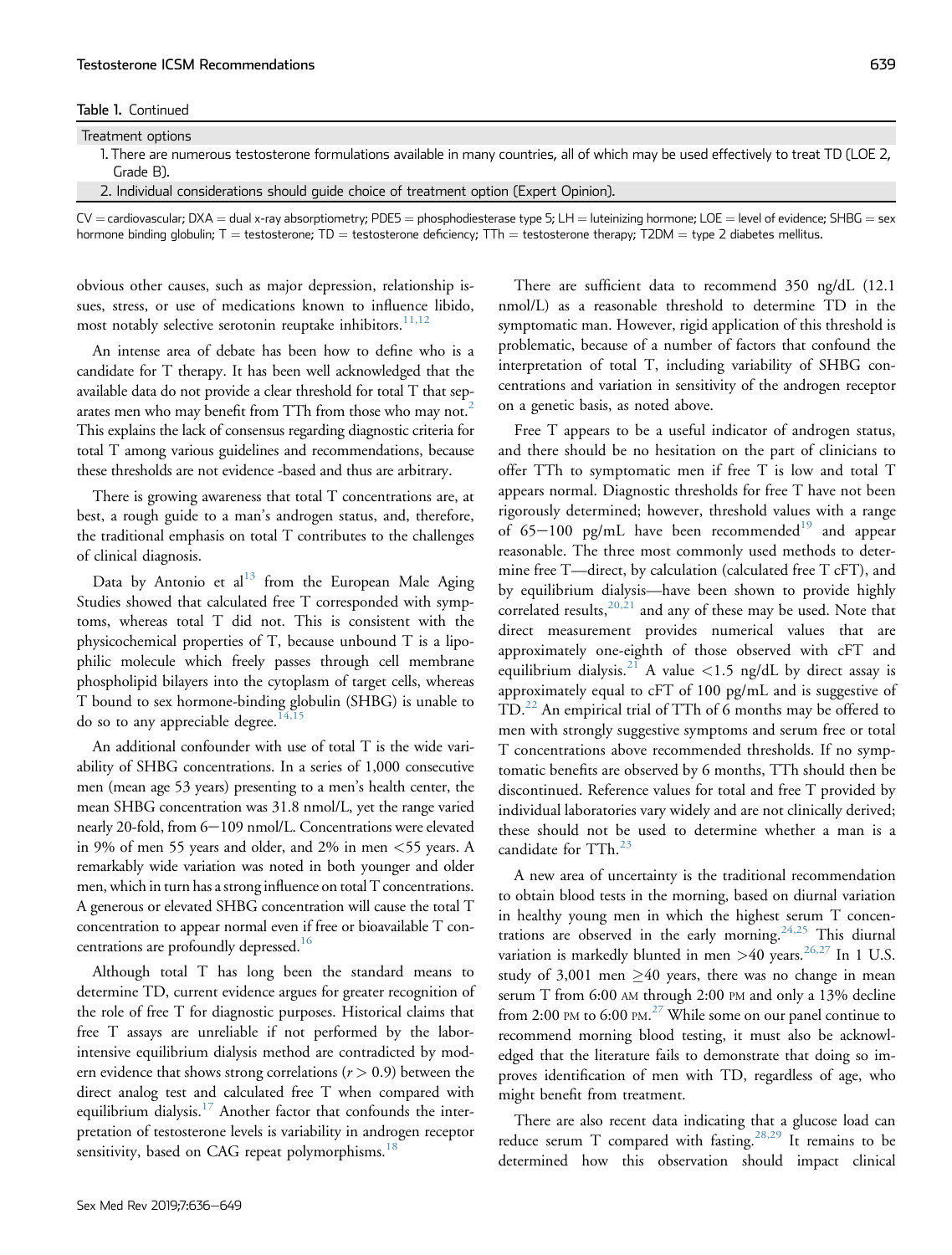recommendations as to whether serum T testing requires obtaining a fasting sample. Fasting samples may be useful for determination of blood sugar and lipids, which are key cardiovascular risk factors associated with TD.

## Recommendations

- 1. Testosterone deficiency is associated with a characteristic set of symptoms, of which sexual symptoms often predominate, including decreased libido (LOE 2, Grade B).
- 2. A total T threshold of 350 ng/dL (12.1 nmol/L) may be used as a practical guide. (LOE 3, Grade C).
- 3. Clinical presentation may aid diagnosis. Rigid application of diagnostic thresholds based on total T values is discouraged (LOE 2, Grade B).
- 4. The symptoms of TD correspond more closely to free T concentrations than total T concentrations (LOE 2, Grade B)
- 5. The clinical interpretation of total T is confounded by wide interindividual variability of SHBG concentrations (LOE 2, Grade B).
- 6. The diagnosis of TD may be made on the basis of free or bioavailable T concentrations, even if total T concentrations appear normal (LOE 2, Grade B).
- 7. Proposed diagnostic thresholds for free T by calculation or equilibrium dialysis range from below 65 pg/mL to below 100 pg/mL (225-347pmol/L) (LOE 3, Grade C).
- 8. An empirical trial of TTh may be offered for 6 months in a man with symptoms suggestive of TD but whose total or free T concentrations appear normal. Treatment should be discontinued after 6 months if no symptomatic benefit has been achieved (LOE 4, Grade C).
- 9. We recommend morning blood testing in men <40 years. For men >40 years, afternoon testing is permissible as long as a confirmatory morning blood test is subsequently obtained (LOE2, Grade B).
- 10. There is insufficient evidence as yet to recommend fasting state for testosterone blood testing (Expert Opinion).

# TESTOSTERONE AND SEXUAL FUNCTION

Testosterone influences sexual function at multiple levels. In conjunction with sexual stimulation it facilitates increased release of neurotransmitters such as dopamine, nitric oxide, oxytocin, noradrenaline and serotonin,  $\alpha$ -melanocyte-stimulating hormone, vasopressin, and ACTH. $30,31$  The combined effects influence desire, erection, and ejaculation. Erection is enhanced by a positive effect of endothelial and neuronal nitric oxide synthases within the corpus cavernosum upregulating the cyclic GMP pathway, resulting in vascular smooth muscle relaxation and increased blood flow. Phosphodiesterase type 5 (PDE5) inhibitors function through enhancing cGMP persistence within the corpus cavernosum by reducing its degradation.<sup>[30,31](#page-10-0)</sup>

### Testosterone Deficiency and Sexual Symptoms

Sexual symptoms are a prominent feature of TD and are often the impetus for men in seeking medical attention.<sup>[32](#page-10-0)</sup> The European Male Ageing Study studied >3,400 men across 8 European centers, concluding that the sexual triad of low desire, loss of nocturnal erections, and erectile dysfunction (ED) were the strongest predictors of  $TD<sub>10</sub>$  $TD<sub>10</sub>$  $TD<sub>10</sub>$  Other sexual symptoms of  $TD$ include difficulty achieving orgasm, reduced intensity of orgasm, and reduced sexual sensation in the genital region. Zitzmann et al<sup>[33](#page-10-0)</sup> studied 434 men with TD, reporting thresholds for symptoms, with sexual desire declining to <15 nmol/L but ED not appearing until levels fell below 8 nmol/L. Hackett et al<sup>[34](#page-10-0)</sup> confirmed these findings in a study of 550 men with type 2 diabetes and TD, finding ED in 77%, with the influence of low T being seen below 8 nmol/L suggesting that vascular and neuropathic factors were major contributors to ED in men with type 2 diabetes (T2DM).

### Sexual Benefits of Testosterone Therapy

Several recent clinical trials and meta-analyses have demonstrated important sexual benefits of TTh in men with  $TD^{35-38}$  $TD^{35-38}$  $TD^{35-38}$ . A meta-analysis of placebo-controlled trials by Corona et  $al<sup>35</sup>$  $al<sup>35</sup>$  $al<sup>35</sup>$ revealed that men treated with TTh demonstrated greater improvement in sexual desire, erectile function, and greater sexual activity compared with men treated with placebo. Whereas mild ED may respond fully to TTh, additional therapies, such as phosphodiesterase type 5 (PDE5) inhibitors, may be required to treat more-severe cases of ED.<sup>[35](#page-10-0)</sup> Other studies in men with T2DM suggest that the best sexual responses to TTh are seen with baseline levels <8 nmol/L. Sexual desire may improve rapidly, by 6 weeks, but ED improvement may take  $\geq 6$ months. $36$ 

The Testosterone Trials<sup>[37,38](#page-10-0)</sup> involved 790 men  $\geq 65$  years assigned to either 1% T gel or placebo for 12 months. TTh was associated with increased sexual activity, libido, and erection quality. Greater improvements vs placebo were also noted for physical function, vitality, and mood, all of which may indirectly benefit a man's sexual function. Although clinicians have been aware of these changes for decades, this large, multicenter, prospective trial provides high-level confirmation of those observations.

Hackett et al<sup>[39](#page-10-0)</sup> studied 200 men with TD and T2DM in a double-blind, placebo controlled study. Significantly greater improvement in erectile function was noted with TTh compared with placebo and was stronger for men with baseline  $T < 8$  nmol/ L. Additional results included improvements in sexual desire, ejaculatory function, and intercourse satisfaction at 6 months.<sup>[36](#page-10-0)</sup> Early improvement in sexual desire strongly predicted later improvement in  $ED.^{39}$  $ED.^{39}$  $ED.^{39}$  A 12-month extension study revealed even greater improvement in erection quality with the addition of a PDE5 inhibitor to TTh. Long-term registry studies suggest that erectile function may continue to improve over several years with  $TTh.<sup>39</sup>$  $TTh.<sup>39</sup>$  $TTh.<sup>39</sup>$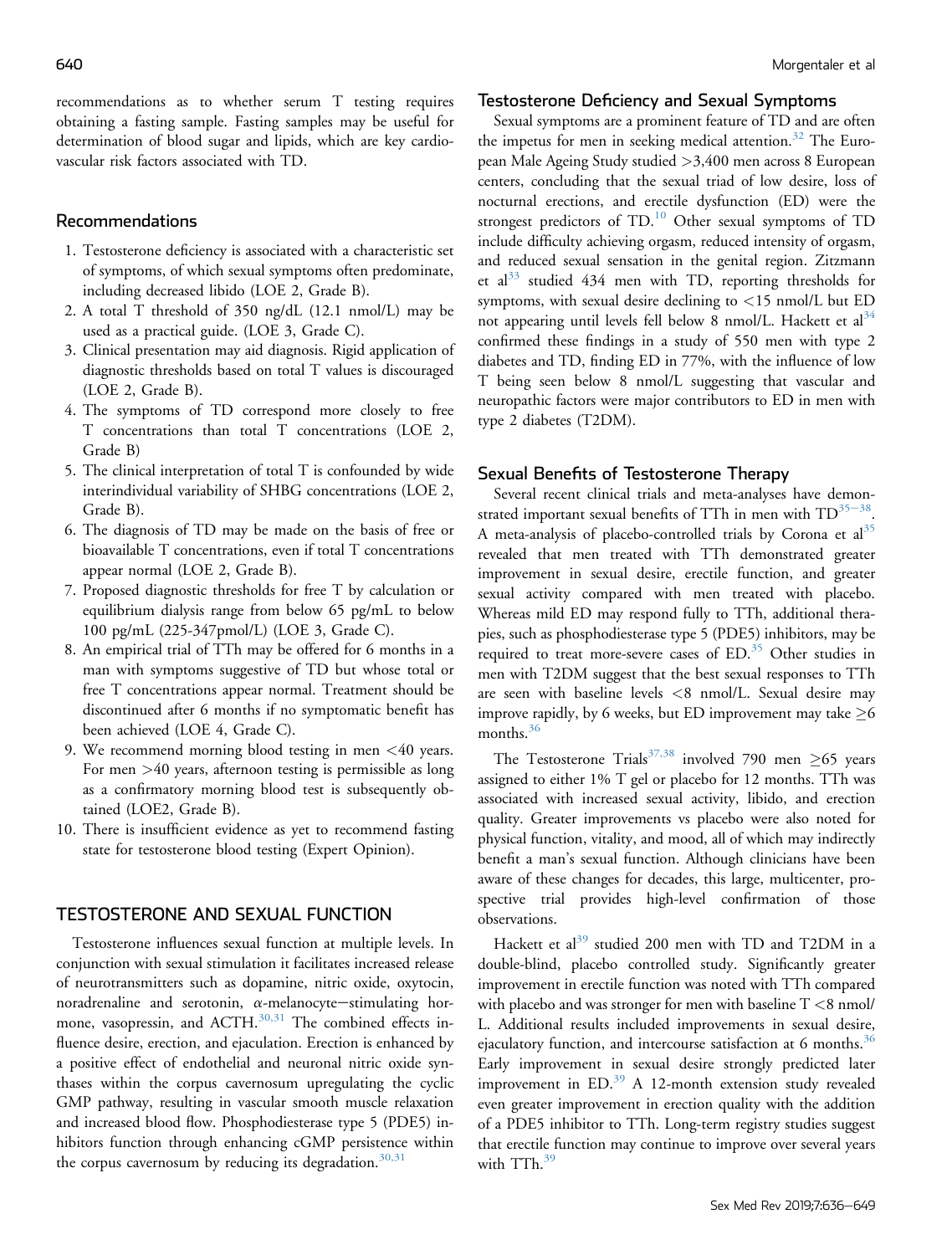It has been recognized clinically that men with ED who have failed treatment with a PDE5 inhibitor can frequently be salvaged by correcting a TT of <12 nmol/L, although 1 trial showed significance only  $\langle 10.4 \text{ nmol/L}^{40}$  $\langle 10.4 \text{ nmol/L}^{40}$  $\langle 10.4 \text{ nmol/L}^{40}$  Failure of PDE5 inhibitors in these men may also be related to previously undetected low desire, ejaculatory or orgasmic function, or dislike of on-demand therapy. T therapy may potentially address these issues.<sup>[35](#page-10-0)</sup>

#### Recommendations

- 1. Sexual symptoms are a prominent presenting feature for men with TD (LOE 1, Grade A).
- 2. Testing for TD should be performed in men with decreased libido, ED, and/or difficulty achieving orgasm (LOE 2, Grade B).
- 3. Testosterone therapy may improve libido, erection quality, and other sexual symptoms (LOE 1, Grade A)
- 4. Testosterone therapy may salvage erectile function in men who have failed PDE5 inhibitors (LOE 2, Grade B).

### ANEMIA AND BONE HEALTH

#### Anemia

It has long been recognized that TD may be associated with anemia, and one of the oldest indications for the therapeutic use of androgens has been the treatment of anemia. This indication has largely been abandoned. Testosterone therapy is known to produce an increase in hematocrit and hemoglobin and may even cause erythrocytosis, particularly with parenteral  $TTh.<sup>41</sup>$  $TTh.<sup>41</sup>$  $TTh.<sup>41</sup>$  Anemia is common in the elderly and may be associated with weakness and frailty.<sup>[42](#page-10-0)</sup> Its prevalence in men  $>$  50 years has been estimated at  $11\%$  $11\%$ <sup>1</sup> to 28%.<sup>[43](#page-10-0)</sup> Anemia has been reported to be an inde-pendent risk factor for death.<sup>[44](#page-10-0)</sup> The high prevalence of anemia should not be considered "normal aging"; rather, it is a sign of health deterioration and disease.<sup>[43](#page-10-0)</sup>

The physiological mechanisms by which T influences erythropoiesis have not been fully established. Suggested mechanisms include myelostimulating effects by hematopoietic growth factors in bone marrow stromal cells $45$  or influence on iron bioavailability.<sup>[46](#page-10-0)</sup>

In the Testosterone Trials,  $47$  there were 126 men with anemia, with a mean age of 74.8 years. Treatment with T gel vs placebo resulted in a greater percentage of men demonstrating increased hemoglobin concentration  $>1$  g/dL, in 54% vs 15%, respectively, and resolution of anemia in 58% for the TTh group compared with 22% for those who received placebo.

### Bone Health

Sex steroids, including testosterone, are major determinants of bone turnover and remodeling. Multiple studies have shown an association between reduced bone mass and low T levels, and men with low bioavailable T have been shown to be at increased risk for non-vertebral fracture in the Osteoporotic Fractures in

Men Study, involving 1,436 community-dwelling men  $\geq 65$ years. $^{48-50}$  $^{48-50}$  $^{48-50}$  $^{48-50}$  $^{48-50}$  In a clinical series of 339 young men  $<$  50 years with TD, dual x-ray absorptiometry revealed bone mass consistent with a diagnosis of osteopenia at the hip, lumbar spine, or both in 35.3% and osteoporosis in  $2.8\%$ .<sup>[51](#page-10-0)</sup>

A number of studies have demonstrated a beneficial effect of TTh on bone density in men with  $TD.$ <sup>[52,53](#page-10-0)</sup> Behre et al<sup>[53](#page-10-0)</sup> showed that testosterone therapy significantly increased bone mineral density (BMD) in 72 hypogonadal men regardless of age. Aversa et  $al^{54}$  $al^{54}$  $al^{54}$  reported that testosterone replacement in middle-aged men with TD significantly increased spine and femoral BMD after 3 years. Results from the Testosterone Trials showed that TTh was associated with greater increases than placebo for spine and hip BMD, as well as increased bone strength. The improvement in bone strength was more pronounced for the spine over hip.<sup>[55,56](#page-10-0)</sup>

### Recommendations

- 1. Testosterone levels should be determined in men presenting with unexplained anemia (LOE 2, Grade B).
- 2. Testosterone therapy should be considered as a possible treatment for anemia (LOE 2, Grade B).
- 3. Bone density testing with dual x-ray absorptiometry should be considered in men  $\geq 50$  years diagnosed with TD (LOE 2, Grade C).
- 4. Testosterone levels should be determined in men presenting with low-trauma fractures (LOE 2, Grade C).
- 5. Testosterone therapy increases BMD and bone strength (LOE 2, Grade A).
- 6. Reduced bone mass may be a reasonable indication for TTh even in an asymptomatic man with TD (LOE 2, Grade C).

### PROSTATE

Ever since the work of Huggins and Hodges<sup>[57](#page-10-0)</sup> in 1941, there has been concern that administration of T would increase the risk of prostate cancer (PCa), as well as benign enlargement of the prostate. This concept was widely taught for decades, yet was without evidentiary support.<sup>[58](#page-10-0)</sup> Current research indicates that physiological levels of serum testosterone have already saturated prostatic androgen receptors, and even supraphysiological doses of TTh have a negligible stimulatory effect on the prostate.<sup>[59,60](#page-11-0)</sup> The saturation point, namely the T concentration at which androgen binding to the androgen receptor is maximal, appears to be approximately 250 ng/dL (8.7 nmol/L). In a 6-month placebo-controlled T gel study, men with baseline  $T < 250$  ng/ dL demonstrated significant increase in serum prostate-specific antigen (PSA) with TTh, but men with baseline T >250 ng/ dL showed no increase.<sup>[61](#page-11-0)</sup> A similar result was observed in a registry trial.<sup>[62](#page-11-0)</sup> A saturation curve for PSA and T with a similar saturation point was observed in a series of 2,997 men presenting to an andrology center.<sup>[63](#page-11-0)</sup> Marks et al<sup>[64](#page-11-0)</sup> showed in a doubleblind, placebo-controlled trial of 44 men with TD that T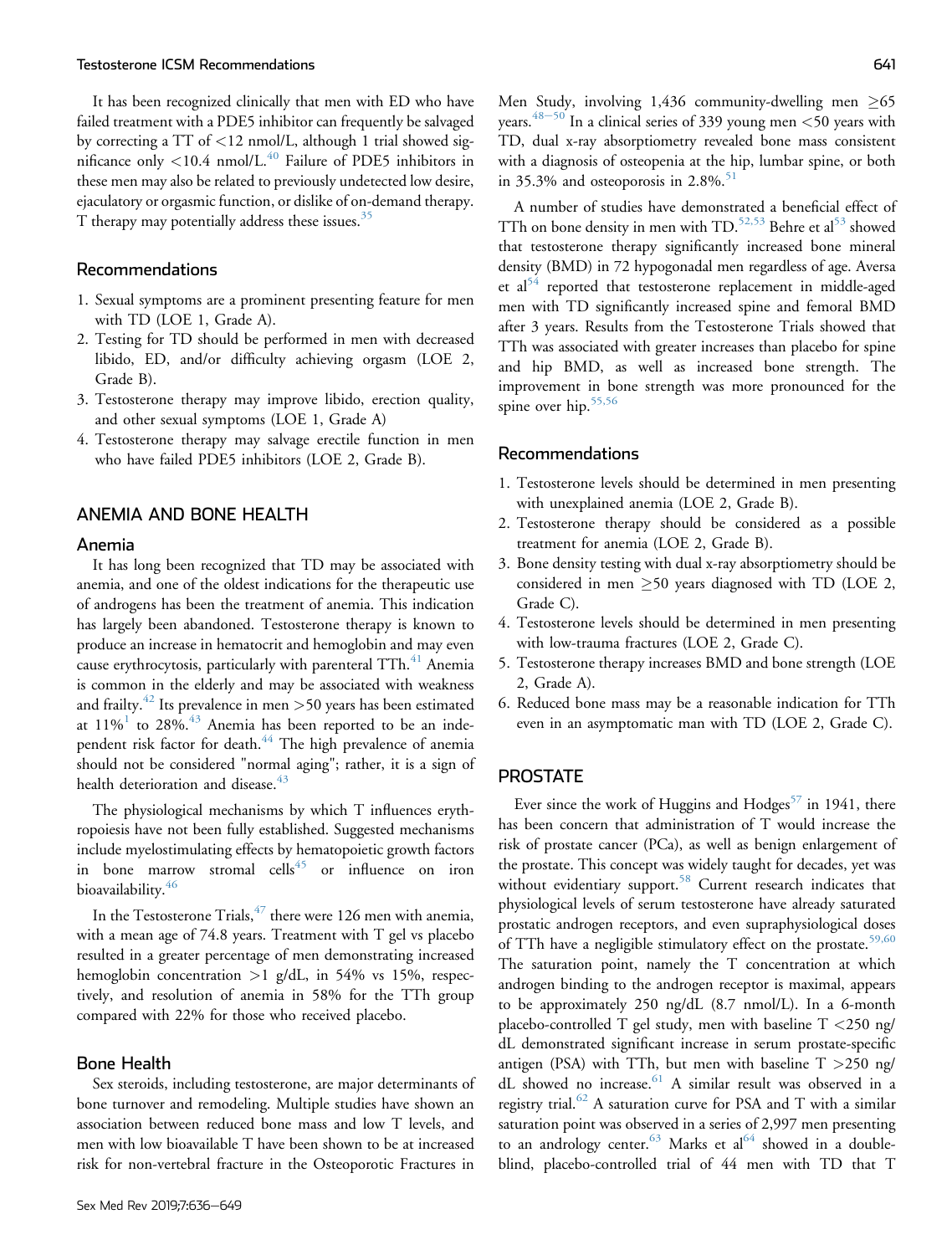injections for 6 months did not alter intraprostatic androgen levels, tissue biomarkers, or gene expression.

### Benign Prostatic Hyperplasia

Several studies have shown no worsening of lower urinary tract symptoms (LUTS) for men who receive TTh, and several have reported improvement in LUTS. $64-70$  $64-70$  $64-70$  In the Testosterone Trials, the number of men who developed a score >19 on the International Prostate Symptom Score questionnaire was nearly identical for those treated with TTh or placebo.<sup>[71](#page-11-0)</sup> In a metaanalysis of 14 randomized controlled trials involving 2,029 men, there was no significant change in the international prostate symptom score among men who received TTh compared with men who received placebo.<sup>[72](#page-11-0)</sup> The long-held belief that TTh will exacerbate LUTS because of enlargement of benign prostatic hyperplasia is not supported by current evidence.

### Prostate Cancer

The evidence suggests that TTh is not associated with increased risk of developing PCa. In a population-based matched cohort study of men  $\geq$  66 years involving 38,340 men, the risk of developing a diagnosis of PCa was less for men treated with TTh than untreated control subjects, and greater duration of TTh was associated with greater reduction in risk. $^{73}$  $^{73}$  $^{73}$ 

There is currently considerable interest in whether men with PCa may be candidates for TTh if they have TD. Testosterone therapy does not appear to increase cancer recurrence in hypogonadal men after radical prostatectomy<sup>74</sup> or treatment with radiation by external beam, brachytherapy, or both.<sup>75</sup> In one study, progression rates over 3 years were no different for 28 men on active surveillance who received TTh compared with 96 men who did not receive TTh.<sup>[76](#page-11-0)</sup> Although there are no large prospective controlled trials regarding the risks of PCa recurrence or progression with TTh, the available evidence fails to support the long-standing prohibition against the use of TTh in men with PCa.

### Recommendations

- 1. Testosterone therapy does not appear to increase the risk of bothersome voiding symptoms (LOE 2, Grade B).
- 2. Testosterone therapy does not appear to increase the risk of developing a diagnosis of PCa (LOE 2, Grade B).
- 3. Current evidence suggests it may be reasonable to offer TTh to selected men with a history of PCa, particularly those who appear to be disease-free after definitive treatment of low-risk, localized disease. However, data are limited (LOE 3, Grade C).
- 4. Men with baseline serum T <250 ng/dL (8.7nmol/L) are likely to exhibit a rise in PSA with TTh (LOE 2, Grade B).

# CARDIOVASCULAR HEALTH

Substantial evidence has shown that testosterone deficiency is associated with increased risk of all-cause mortality, which can be accounted for mainly by cardiovascular deaths. $77-79$  $77-79$  Populations of men with proven cardiovascular disease and who are at high risk of this condition, including those with T2DM and metabolic syndrome, have an increased prevalence of low testosterone levels.<sup>[80,81](#page-11-0)</sup> Longitudinal epidemiologic studies have reported an increased number of major cardiovascular events in men with low testosterone levels. <sup>[82,83](#page-11-0)</sup>

Chronic stable angina and chronic heart failure are 2 major serious clinical consequences of coronary heart disease. Both conditions significantly affect quality of life and cause recurrent hospital admissions. Testosterone therapy has been shown to have specific actions on improving exercise-induced cardiac ischemia (time to 1-mm ST depression) in men with chronic stable angina.  $84,85$  Testosterone appears to act as a coronary vasodilator, mediated by L-calcium blockade and potassium channel opening in vascular smooth muscle cells.<sup>[85](#page-11-0)</sup> Chronic heart failure has a poorer prognosis than many cancers. Testosterone therapy promotes better functional exercise capacity, VO2max, and cardiac output and reduced peripheral vascular resistance and can result in improved New York Heart Associa-tion Class of heart failure.<sup>[86](#page-11-0)</sup>

Testosterone deficiency is associated with an adverse effect on key cardiovascular risk factors, which include dyslipidemia, hypergly-cemia and insulin resistance, hypertension, and central obesity.<sup>[87](#page-11-0)</sup> In men with type 2 diabetes or metabolic syndrome, TTh has, in the majority of studies, been reported to reduce waist circumference and percentage body fat and increase lean mass.<sup>88</sup> T replacement therapy also has beneficial effects on ameliorating insulin resistance, lowering total and low-density lipoprotein-cholesterol and atherogenic lipoproteins. Some studies, however, have reported a small reduction in high-density lipoprotein-cholesterol, whereas other trials show no change or an increase.[88](#page-11-0) Testosterone also suppresses the production of proatherogenic cytokines and raises interleukin-10, an anti-atherogenic cytokine. Taken together, TTh has favorable actions on major elements that contribute to cardiovascular risk.[85](#page-11-0)

Testosterone deficiency has an adverse effect on cardiac electrophysiology, causing prolongation of the QTc interval. A prolonged QTc increases the risk of ventricular tachycardia and fibrillation and Torsades de pointe. Atrial fibrillation is more common in men with low testosterone than in men who are on TTh.[89](#page-11-0)

The risk of TTh on major adverse cardiovascular events (MACE), including death, has been a topic of considerable interest and investigation. Although most studies have reported reduced mortality rates and MACE with TTh, $90-92$  $90-92$  $90-92$  a small number of studies have suggested increased cardiovascular (CV) risk with TTh.<sup>[93,94](#page-12-0)</sup> Randomized controlled trials of  $\leq$ 3 years' duration have not reported an increase in MACE either with or without pre-existing cardiovascular disease.<sup>[95,96](#page-12-0)</sup> However, none were adequately powered to assess for cardiovascular safety. 1 randomized controlled trial in elderly men with frailty initiated therapy with high unlicensed testosterone doses and reported an increase with TTh in a wide variety of cardiovascular-related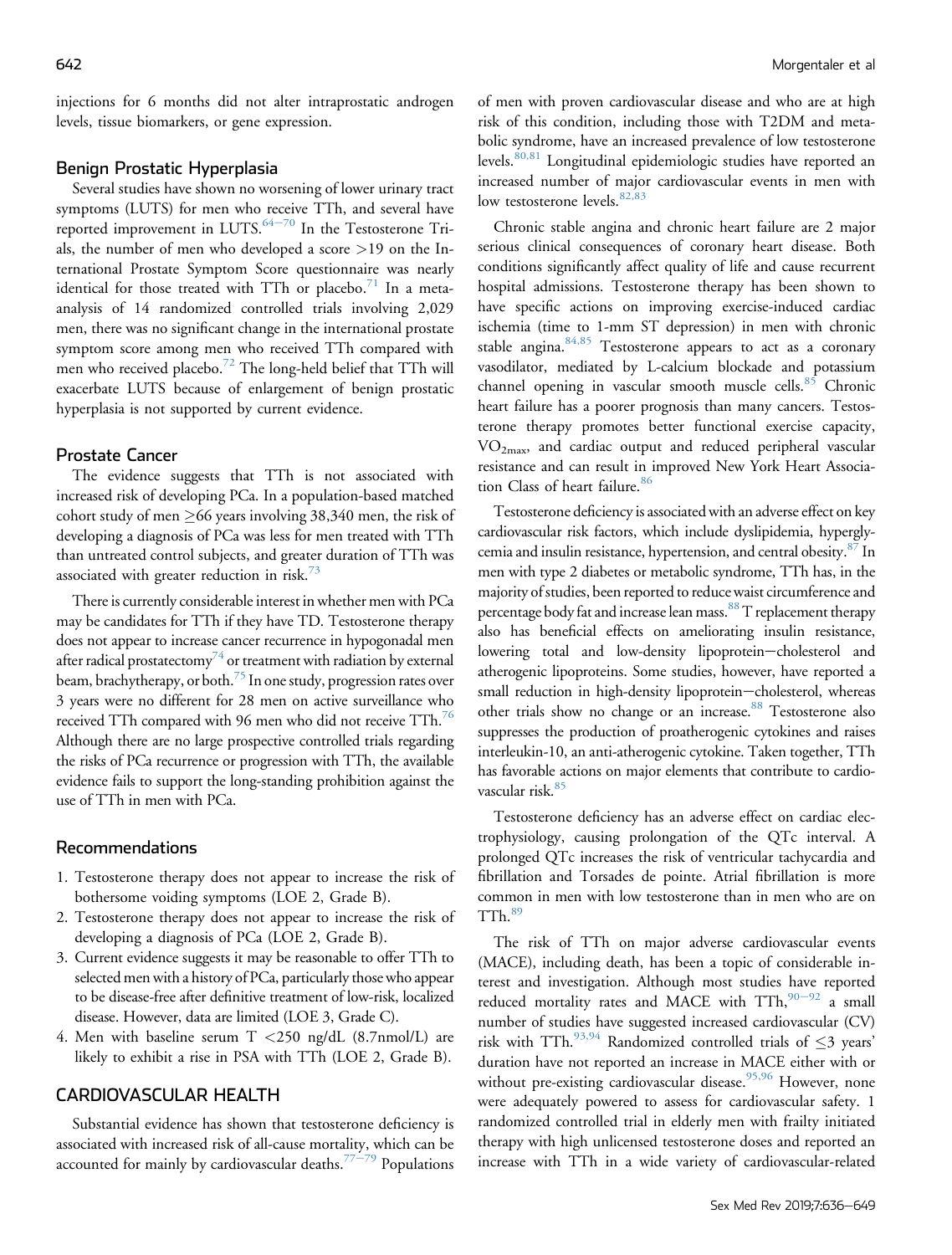adverse events, including a majority of questionable significance, such as non-specific changes on electrocardiography. However, there were few MACE, and this trial cannot be considered normal clinical practice. $97$  A few observational studies have suggested the possibility of increased CV risk during the initial phase of TTh<sup>[98,99](#page-12-0)</sup>; however, we note this was not observed in the Testosterone Trials. An intriguing study by Sharma et  $al^{100}$  $al^{100}$  $al^{100}$  reported that normalization of serum T with TTh was associated with reduced mortality and MACE, whereas untreated men with TD and those who were treated but never achieved normalization of serum T were at increased risk.

A substudy of the Testosterone Trials reported greater increase in coronary artery non-calcified plaque volume in the T arm compared with in the placebo group. However, coronary calcium scores were unchanged and not different between groups. No MACE occurred in either group. $101$  In the full study population for the Testosterone Trials, involving 790 men, the number of MACE were identical ( $n = 7$ ) for the T- and placebo arms in the first year. During a second observation year without treatment, there were 9 MACE in the placebo arm and only 2 in the T arm.<sup>[37](#page-10-0)</sup> A large observational study involving >38,000 men revealed that greater duration of TTh was associated with reduced cardiovascular events.<sup>73</sup> This study supports a potential role of TTh in the amelioration of atherosclerosis. Review of the cardiovascular literature since 2015 revealed that MACE were decreased with TTh in 5 studies, unchanged in 14, and increased in  $0.^{102}$  $0.^{102}$  $0.^{102}$ 

# Recommendations

- 1. The weight of evidence indicates TTh is not associated with increased CV risk (LOE 1, Grade A).
- 2. A number of studies indicate TTh may provide cardiovascular benefits (LOE 1, Grade A).
- 3. TTh improves a number of metabolic parameters associated with increased CV risk, such as fat mass, dyslipidemia, and insulin resistance (LOE 1, Grade A). .

# TESTOSTERONE AND METABOLIC CONDITIONS

T is a metabolic hormone regulating carbohydrate, protein, and lipid metabolism. It is a key modulator of muscle growth and differentiation, and it inhibits adipogenesis.<sup>[85,102](#page-11-0)-[112](#page-11-0)</sup> The role of androgens in fuel metabolism is of paramount importance, with clinical implications regarding the metabolic syndrome (Met S), obesity, insulin resistance (IR), T2DM, and changes in body composition and anthropometric parameters.

TD is associated with reduced lean body mass, increased fat mass, hyperglycemia, hyperlipidemia, and IR, contributing to a host of metabolic dysfunction, including Met S. A large number of studies, including randomized clinical trials, observational and registry studies, as well as meta-analyses, have documented that TD is an independent risk factor for Met  $S<sup>113-116</sup>$  $S<sup>113-116</sup>$  $S<sup>113-116</sup>$  Furthermore, a complex and multifactorial relationship between TD and obesity exist, suggesting that the relationship between TD and obesity/DM is bidirectional.<sup>[103,117](#page-12-0)</sup> Considerable evidence exists suggesting that TTh ameliorates Met S components, improves lipid profiles, reduces blood glucose and glycated hemoglobin (HbA1c), improves insulin sensitivity, reduces inflammation, attenuates systolic and diastolic blood pressure and improves cardiometabolic functions.<sup>[109,112,118](#page-12-0)-[121](#page-12-0)</sup>

New provocative research indicates that TTh may offer benefits for men with obesity. A clinical cohort with follow-up of 8 years demonstrated large reductions in mean waist circumference and body fat,  $122$  with sustained, progressive weight loss of 19.3 kg over the 8-year span. This was associated with reductions in total cholesterol, low-density lipoprotein, triglycerides, and HbA1c.

Reduced T levels are associated with increased risk of  $T2DM,$ <sup>[123](#page-13-0)-[131](#page-13-0)</sup> and higher endogenous T levels were associated with a 42% lower risk of  $T2DM$ <sup>[127](#page-13-0)</sup> Men with type 1 diabetes mellitus do not appear to have a high prevalence of androgen deficiency.<sup>[128](#page-13-0)</sup> Analysis<sup>[127](#page-13-0)</sup> of several prospective studies<sup>[114,132](#page-12-0)-[136](#page-12-0)</sup> revealed that men with higher endogenous T levels had a 42% lower risk of type 2 diabetes compared with those with lower concentrations.

In a meta-analysis of controlled TTh trials, Corona et  $al<sup>130</sup>$ showed that TTh significantly reduced hyperglycemia and HbA1c and improved the HOMA-IR index. In obese men with TD, TTh produced significant reductions in weight and waist circumference and improved blood glucose and  $HbA_{1c}$  levels. In addition, TTh was associated with reduced serum concentrations of transaminases, suggesting a reduction in liver fat content, reduced inflammatory response, and improvement in liver function.

These results indicate that TTh has considerable metabolic activity that may offer important health benefits, especially for those with obesity and metabolic conditions, such as T2DM. At present, the data do not support the use of TTh in the treatment of T2DM. However, we note recent recognition of this interesting relationship between T and metabolic conditions noted by major medical groups<sup>[137,138](#page-13-0)</sup> and the investigation of T therapy in a large diabetes trial. $139$ 

#### Recommendations

- 1. Metabolic conditions, such as T2DM, obesity, and the metabolic syndrome, are associated with TD (LOE 2, Grade B).
- 2. Testing for TD should be considered in men with metabolic conditions (LOE 3, Grade C).
- 3. Testosterone therapy causes reductions in fat mass, and increased lean mass (LOE 1, Grade A).
- 4. There may be a role for TTh in the management of metabolic conditions, including obesity (LOE 3, Grade C).

# TESTOSTERONE THERAPY

Testosterone therapy is available in several forms, including a number of formulations introduced over the last several years. All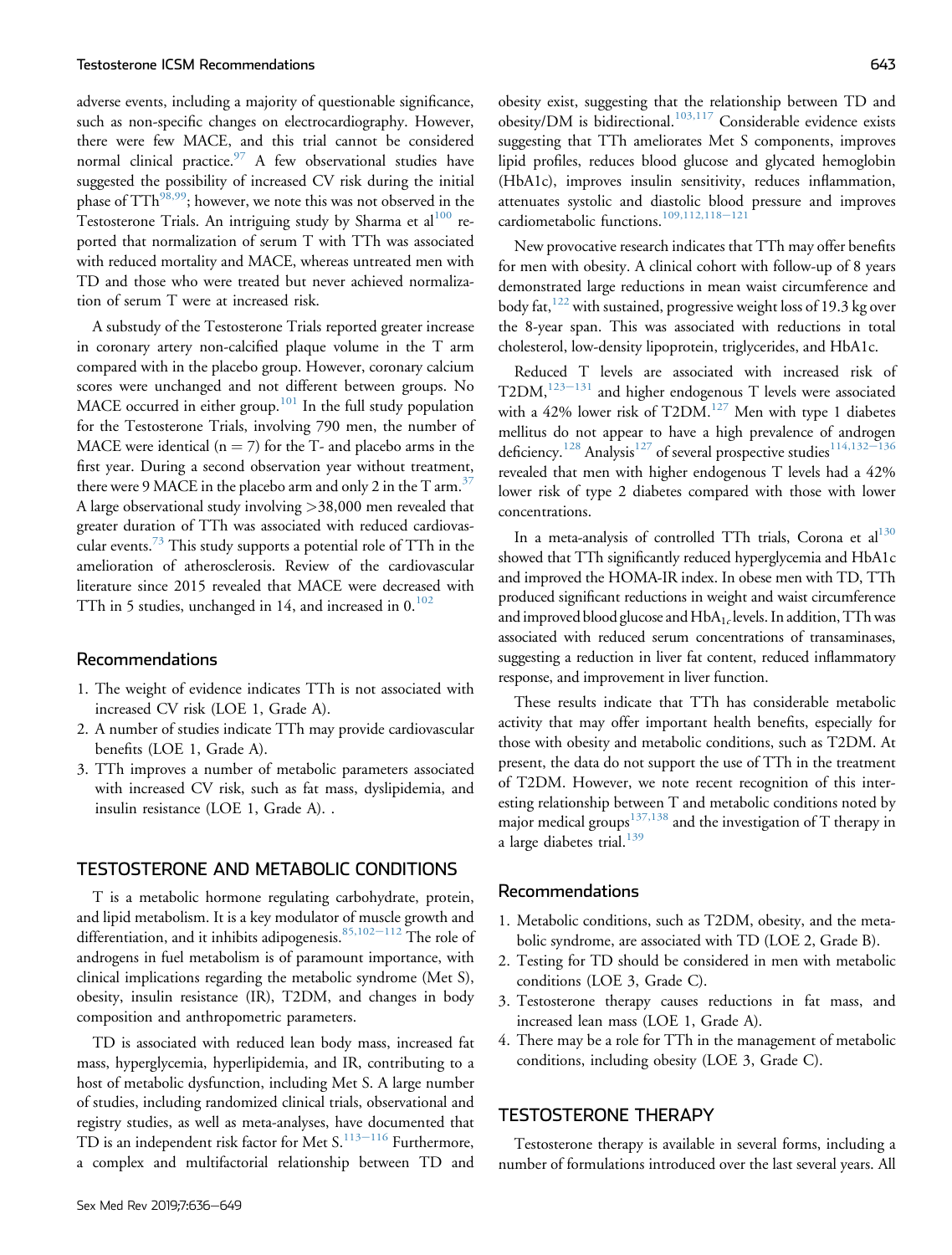can increase testosterone levels and thereby address signs and symptoms of TD.

### Parenteral injections

Injections of the testosterone esters—cypionate and enanthate—have been available for several decades and are generally administered intramuscularly at intervals of  $1-2$  weeks. Intramuscular injections of testosterone undecanoate are widely available as a depot formulation given every 12 weeks. A lower-dosage formulation available in the United States is administered every 10 weeks. A newly approved autoinjector device for T enanthate in the United States delivers weekly doses of  $50-100$  mg testosterone enanthate subcutaneously, enhancing ease of use for patients.<sup>140</sup> Injections are usually inexpensive and provide reliable absorption. Limitations include fluctuations in T levels among the short-acting formulations, but not the longer-acting T undecanoate, and greater risk of erythrocytosis than topical formulations.

### Pellets

Testosterone pellets are not as widely available around the world as other forms of TTh. These are placed subcutaneously, usually in the buttock, and offer a long-acting form of TTh of 3-4 months. Advantages include relatively stable T concentrations and compliance. Disadvantages include the requirement for a small office procedure with local anesthesia and risks of hematoma, pellet extrusion, and infection.

# **Transdermal**

There are multiple transdermal formulations, including patches, gels, creams, and liquids. These require daily application. Advantages include non-invasiveness and availability of dose adjustment. Disadvantages include less reliable absorption and the potential for transference to sexual partners and children via skin contact.

### Nasal Gel

A recently introduced nasal gel provides good serum T concentrations without concerns of transference. It has a short halflife, requiring application  $2-3$  times daily. Preliminary studies indicate only minor suppression of gonadotropins, suggesting that this formulation may not suppress spermatogenesis as much as other forms of  $TTh.$ <sup>[141](#page-13-0)</sup>

### Oral

Oral alkylated T preparations have been available for many decades, but their use is now discouraged because of the risk of liver toxicity. Oral testosterone undecanoate is available in many countries and is not associated with liver toxicity, presumably because of its absorption via intestinal lymphatics, thereby avoiding first-pass liver exposure. Limitations include the need to take the medication together with a fatty meal to achieve adequate absorption.

### Recommendations

1. There are numerous testosterone formulations available in many countries, all of which may be used effectively to treat TD (LOE 2, Grade B).

2. Individual considerations should guide choice of treatment option (Expert Opinion).

### THE FUTURE OF TESTOSTERONE

Testosterone deficiency and its treatment has been a controversial topic for many years, yet there is now high-level evidence that TD is associated with major health risks, including death, and that TTh offers important sexual and general health benefits. As evidence mounts that TTh does not appear to be associated with PCa and CV risks, healthcare providers may feel more comfortable prescribing TTh to men with sexual symptoms.

New and provocative data suggest there may be a role for TTh in men with metabolic conditions, such as obesity and T2DM, and it may even provide cardioprotective benefits. New formulations are likely to provide ever-greater convenience and acceptability. Testosterone therapy is a valuable tool in the therapeutic armamentarium of healthcare providers, and its use alleviates symptoms in a large percentage of symptomatic individuals.

Corresponding Author: Abraham Morgentaler, MD, Men's Health Boston, 200 Boylston Street, Chestnut Hill, MA 20467, USA. Tel: 617-277-5000; Fax: 617-277-5444; E-mail: [dr.](mailto:dr.morgentaler@menshealthboston.com) [morgentaler@menshealthboston.com](mailto:dr.morgentaler@menshealthboston.com)

Conflicts of Interest: Dr Morgentaler served as a consultant for Antares and Aytu and received research grants from Endo. Dr Jones served as a consultant for Clarus, Besins, Mereo; has received lecture honoraria from Bayer and Besins; received trial grants from Lilly, Bayer, and Besines; and has received a fellowship and travel expenses from Ipsen, Novo-Nordisk,and Bayer. Dr Hackett has received lecture honoraria from Bayer and Besins. Dr Ramasamy has received grants from and served as a consultant for Aytu, Boston Scientific, Coloplast, and Endo; and has served as an investigator for Direx. Dr Traish reports no conflicts of interest.

Funding: None

# STATEMENT OF AUTHORSHIP

#### Category 1

(a) Conception and Design

Abraham Morgentaler; Abdulmaged Traish

- (b) Acquisition of Data Abraham Morgentaler; Abdulmaged Traish; Geoffrey Hackett; T. Hugh Jones; Ranjith Ramasamy
- (c) Analysis and Interpretation of Data
	- Abraham Morgentaler; Abdulmaged Traish; Geoffrey Hackett; T. Hugh Jones; Ranjith Ramasamy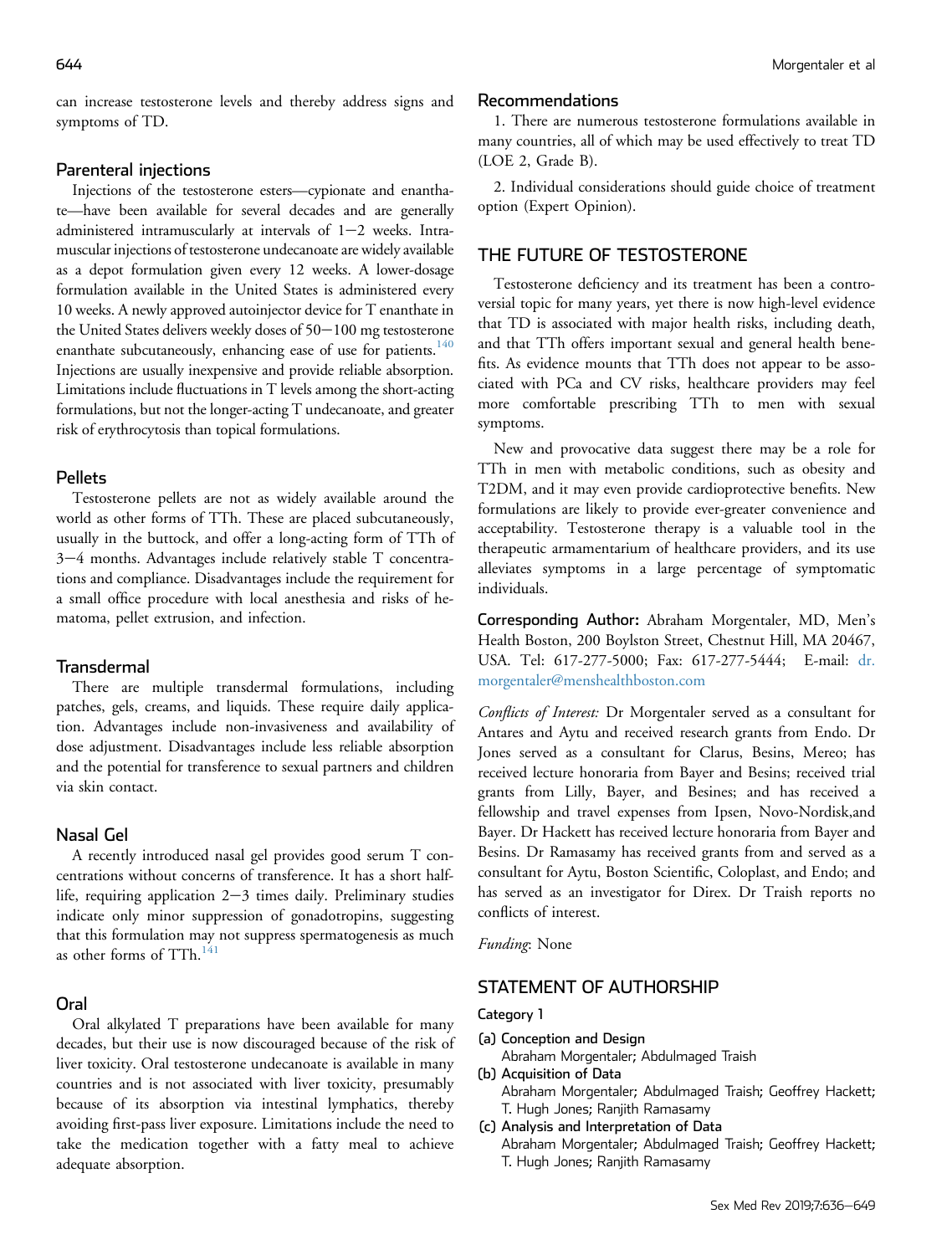### <span id="page-9-0"></span>Category 2

### (a) Drafting the Article

- Abraham Morgentaler; Abdulmaged Traish; Geoffrey Hackett; T. Hugh Jones; Ranjith Ramasamy
- (b) Revising It for Intellectual Content Abraham Morgentaler; Abdulmaged Traish; Geoffrey Hackett; T. Hugh Jones; Ranjith Ramasamy

### Category 3

(a) Final Approval of the Completed Article Abraham Morgentaler; Abdulmaged Traish; Geoffrey Hackett; T. Hugh Jones; Ranjith Ramasamy

# **REFERENCES**

- 1. [Khera M, Adaikan G, Buvat J, et al. Diagnosis and treatment](http://refhub.elsevier.com/S2050-0521(19)30067-8/sref1) of testosterone defi[ciency: Recommendations from the](http://refhub.elsevier.com/S2050-0521(19)30067-8/sref1) [Fourth International Consultation for Sexual Medicine \(ICSM](http://refhub.elsevier.com/S2050-0521(19)30067-8/sref1) 2015). [J Sex Med 2016;13:1787-1804](http://refhub.elsevier.com/S2050-0521(19)30067-8/sref1).
- 2. [Morgentaler A, Zitzmann M, Traish AM, et al. Fundamental](http://refhub.elsevier.com/S2050-0521(19)30067-8/sref2) [concepts regarding testosterone de](http://refhub.elsevier.com/S2050-0521(19)30067-8/sref2)ficiency and treatment: [International expert consensus resolutions.](http://refhub.elsevier.com/S2050-0521(19)30067-8/sref2) Mayo Clin Proc [2016;91:881-896.](http://refhub.elsevier.com/S2050-0521(19)30067-8/sref2)
- 3. [Caliber M, Hackett G. Important lessons about testosterone](http://refhub.elsevier.com/S2050-0521(19)30067-8/sref3) [therapy- weight loss vs. testosterone therapy for symptom](http://refhub.elsevier.com/S2050-0521(19)30067-8/sref3) [resolution, classical vs. functional hypogonadism, and short](http://refhub.elsevier.com/S2050-0521(19)30067-8/sref3)[term vs. lifelong testosterone therapy.](http://refhub.elsevier.com/S2050-0521(19)30067-8/sref3) Aging Male 2019; [16:1-7.](http://refhub.elsevier.com/S2050-0521(19)30067-8/sref3)
- 4. [Gan EH, Quinton R. Have the testosterone trials demon](http://refhub.elsevier.com/S2050-0521(19)30067-8/sref4)[strated the effectiveness of testosterone therapy in older men](http://refhub.elsevier.com/S2050-0521(19)30067-8/sref4) [without classical hypogonadism?](http://refhub.elsevier.com/S2050-0521(19)30067-8/sref4) J R Coll Physicians Edinb [2016;46:168-171](http://refhub.elsevier.com/S2050-0521(19)30067-8/sref4).
- 5. [Grossmann M, Matsumoto AM. A perspective on middle](http://refhub.elsevier.com/S2050-0521(19)30067-8/sref5)[aged and older men with functional hypogonadism: Focus](http://refhub.elsevier.com/S2050-0521(19)30067-8/sref5) on holistic management. [J Clin Endocrinol Metab 2017;](http://refhub.elsevier.com/S2050-0521(19)30067-8/sref5) [102:1067-1075.](http://refhub.elsevier.com/S2050-0521(19)30067-8/sref5)
- 6. [Warren MP, Vu C. Central causes of hypogonadism](http://refhub.elsevier.com/S2050-0521(19)30067-8/sref6)–functional and organic. [Endocrinol Metab Clin North Am 2003;](http://refhub.elsevier.com/S2050-0521(19)30067-8/sref6) [32:593-612.](http://refhub.elsevier.com/S2050-0521(19)30067-8/sref6)
- 7. [Liel Y. Clomiphene citrate in the treatment of idiopathic or](http://refhub.elsevier.com/S2050-0521(19)30067-8/sref7) [functional hypogonadotropic hypogonadism in men: A case](http://refhub.elsevier.com/S2050-0521(19)30067-8/sref7) [series and review of the literature.](http://refhub.elsevier.com/S2050-0521(19)30067-8/sref7) Endocr Pract 2017; [23:279-287.](http://refhub.elsevier.com/S2050-0521(19)30067-8/sref7)
- 8. [Varimo T, Miettinen PJ, Känsäkoski J, et al. Congenital](http://refhub.elsevier.com/S2050-0521(19)30067-8/sref8) [hypogonadotropic hypogonadism, functional hypogonado](http://refhub.elsevier.com/S2050-0521(19)30067-8/sref8)[tropism or constitutional delay of growth and puberty? An](http://refhub.elsevier.com/S2050-0521(19)30067-8/sref8) [analysis of a large patient series from a single tertiary center.](http://refhub.elsevier.com/S2050-0521(19)30067-8/sref8) [Hum Reprod 2017;32:147-153](http://refhub.elsevier.com/S2050-0521(19)30067-8/sref8).
- 9. [Jensterle M, Podbregar A, Goricar K, et al. Effects of lir](http://refhub.elsevier.com/S2050-0521(19)30067-8/sref9)[aglutide on obesity-associated functional hypogonadism in](http://refhub.elsevier.com/S2050-0521(19)30067-8/sref9) men. [Endocr Connect 2019;83:195-202.](http://refhub.elsevier.com/S2050-0521(19)30067-8/sref9)
- 10. [Wu FCW, Tajar A, Beynon JM, et al. EMAS Group. Identi](http://refhub.elsevier.com/S2050-0521(19)30067-8/sref10)fi[cation of late-onset hypogonadism in middle aged and elderly](http://refhub.elsevier.com/S2050-0521(19)30067-8/sref10) men. [N Engl J Med 2010;363:123-135](http://refhub.elsevier.com/S2050-0521(19)30067-8/sref10).
- 11. [Rosen RC, Lane RM, Menza M. Effect of SSRIs on sexual](http://refhub.elsevier.com/S2050-0521(19)30067-8/sref11) function: A critical review. [J Clin Psychopharmacol 1999;](http://refhub.elsevier.com/S2050-0521(19)30067-8/sref11) [19:67-85.](http://refhub.elsevier.com/S2050-0521(19)30067-8/sref11)
- 12. [Williams VS, Edin HM, Hogue SL, et al. Prevalence and](http://refhub.elsevier.com/S2050-0521(19)30067-8/sref12) [impact of antidepressant-associated sexual dysfunction in](http://refhub.elsevier.com/S2050-0521(19)30067-8/sref12) [three European countries: Replication in a cross-sectional](http://refhub.elsevier.com/S2050-0521(19)30067-8/sref12) patient survey. [J Psychopharmacol 2010;24:489-496.](http://refhub.elsevier.com/S2050-0521(19)30067-8/sref12)
- 13. Antonio L, Wu FC, O'[Neill TW, et al. European Male Ageing](http://refhub.elsevier.com/S2050-0521(19)30067-8/sref13) [Study Study Group. Low free testosterone is associated with](http://refhub.elsevier.com/S2050-0521(19)30067-8/sref13) [hypogonadal signs and symptoms in men with normal total](http://refhub.elsevier.com/S2050-0521(19)30067-8/sref13) testosterone. [J Clin Endocrinol Metab 2016;101:2647-2657.](http://refhub.elsevier.com/S2050-0521(19)30067-8/sref13)
- 14. [Goldman AL, Bhasin S, Wu FCW, et al. A reappraisal of tes](http://refhub.elsevier.com/S2050-0521(19)30067-8/sref14)tosterone'[s binding in circulation: Physiological and clinical](http://refhub.elsevier.com/S2050-0521(19)30067-8/sref14) implications. [Endocr Rev 2017;38:302-324](http://refhub.elsevier.com/S2050-0521(19)30067-8/sref14).
- 15. [Laurent MR, Hammond GL, Blokland M, et al. Sex hormone](http://refhub.elsevier.com/S2050-0521(19)30067-8/sref15)[binding globulin regulation of androgen bioactivity in vivo:](http://refhub.elsevier.com/S2050-0521(19)30067-8/sref15) [validation of the free hormone hypothesis.](http://refhub.elsevier.com/S2050-0521(19)30067-8/sref15) Sci Rep 2016; [6:35539.](http://refhub.elsevier.com/S2050-0521(19)30067-8/sref15)
- 16. [Krakowsky Y, Conners W, Morgentaler A. Serum concentra](http://refhub.elsevier.com/S2050-0521(19)30067-8/sref16)[tions of sex hormone-binding globulin vary widely in younger](http://refhub.elsevier.com/S2050-0521(19)30067-8/sref16) [and older men: Clinical data from a men](http://refhub.elsevier.com/S2050-0521(19)30067-8/sref16)'s health practice. Eur [Urol Focus 2019;5:273-279](http://refhub.elsevier.com/S2050-0521(19)30067-8/sref16).
- 17. [Kacker R, Hornstein A, Morgentaler A. Free testosterone by](http://refhub.elsevier.com/S2050-0521(19)30067-8/sref17) [direct and calculated measurement versus equilibrium dialysis](http://refhub.elsevier.com/S2050-0521(19)30067-8/sref17) in a clinical population. [Aging Male 2013;16:164-168](http://refhub.elsevier.com/S2050-0521(19)30067-8/sref17).
- 18. [Zitzmann M. The role of the CAG repeat androgen receptor](http://refhub.elsevier.com/S2050-0521(19)30067-8/sref18) [polymorphism in andrology.](http://refhub.elsevier.com/S2050-0521(19)30067-8/sref18) Front Horm Res 2009; [37:52-61](http://refhub.elsevier.com/S2050-0521(19)30067-8/sref18).
- 19. [Morgentaler A, Khera M, Maggi M, et al. Commentary: Who is](http://refhub.elsevier.com/S2050-0521(19)30067-8/sref19) [a candidate for testosterone therapy? A synthesis of inter](http://refhub.elsevier.com/S2050-0521(19)30067-8/sref19)national expert opinions. [J Sex Med 2014;11:1636-1645.](http://refhub.elsevier.com/S2050-0521(19)30067-8/sref19)
- 20. [Vermeulen A, Verdonck L, Kaufman JM. A critical evaluation](http://refhub.elsevier.com/S2050-0521(19)30067-8/sref20) [of simple methods for the estimation of free testosterone in](http://refhub.elsevier.com/S2050-0521(19)30067-8/sref20) serum. [J Clin Endocrinol Metab 1999;84:3666-3672.](http://refhub.elsevier.com/S2050-0521(19)30067-8/sref20)
- 21. [S.A. Moreno, A. Shyam, A. Morgentaler. Comparison of free](http://refhub.elsevier.com/S2050-0521(19)30067-8/sref21) [testosterone results by analog radioimmunoassay and](http://refhub.elsevier.com/S2050-0521(19)30067-8/sref21) [calculated free testosterone in an ambulatory clinical popu](http://refhub.elsevier.com/S2050-0521(19)30067-8/sref21)lation. [J Sex Med 2010;7:1948-1953.](http://refhub.elsevier.com/S2050-0521(19)30067-8/sref21)
- 22. [Morgentaler A. Commentary: Guideline for male testosterone](http://refhub.elsevier.com/S2050-0521(19)30067-8/sref22) therapy: A clinician's perspective. [J Clin Endocrinol Metab](http://refhub.elsevier.com/S2050-0521(19)30067-8/sref22) [2007;92:416-417.](http://refhub.elsevier.com/S2050-0521(19)30067-8/sref22)
- 23. [Lazarou S, Reyes-Vallejo L, Morgentaler A. Wide variability in](http://refhub.elsevier.com/S2050-0521(19)30067-8/sref23) [laboratory reference values for serum testosterone.](http://refhub.elsevier.com/S2050-0521(19)30067-8/sref23) J Sexual [Med 2006;3:1085-1089.](http://refhub.elsevier.com/S2050-0521(19)30067-8/sref23)
- 24. [Brambilla DJ, Matsumoto AM, Araujo AB, et al. The effect of](http://refhub.elsevier.com/S2050-0521(19)30067-8/sref24) [diurnal variation on clinical measurement of serum testos](http://refhub.elsevier.com/S2050-0521(19)30067-8/sref24)[terone and other sex hormone levels in men.](http://refhub.elsevier.com/S2050-0521(19)30067-8/sref24) J Clin Endo[crinol Metab 2009;94:907-913.](http://refhub.elsevier.com/S2050-0521(19)30067-8/sref24)
- 25. [Bremner WJ, Vitiello MV, Prinz PN. Loss of circadian rhyth](http://refhub.elsevier.com/S2050-0521(19)30067-8/sref25)[micity in blood testosterone levels with aging in normal men.](http://refhub.elsevier.com/S2050-0521(19)30067-8/sref25) [J Clin Endocrinol Metab 1983;56:1278-1281.](http://refhub.elsevier.com/S2050-0521(19)30067-8/sref25)
- 26. [Guay A, Miller MG, McWhirter CL. Does early morning versus](http://refhub.elsevier.com/S2050-0521(19)30067-8/sref26) late morning draw time infl[uence apparent testosterone](http://refhub.elsevier.com/S2050-0521(19)30067-8/sref26) [concentration in men aged](http://refhub.elsevier.com/S2050-0521(19)30067-8/sref26)  $>$  [or](http://refhub.elsevier.com/S2050-0521(19)30067-8/sref26)  $=45$  years? Data from the [Hypogonadism In Males study.](http://refhub.elsevier.com/S2050-0521(19)30067-8/sref26) Int J Impot Res 2008; [20:162-167.](http://refhub.elsevier.com/S2050-0521(19)30067-8/sref26)
- 27. Crawford ED, Barqawi AB, O'[Donnell C, et al. The association](http://refhub.elsevier.com/S2050-0521(19)30067-8/sref27) [of time of day and serum testosterone concentration in a](http://refhub.elsevier.com/S2050-0521(19)30067-8/sref27) large screening population. [BJU Int 2007;100:509-513](http://refhub.elsevier.com/S2050-0521(19)30067-8/sref27).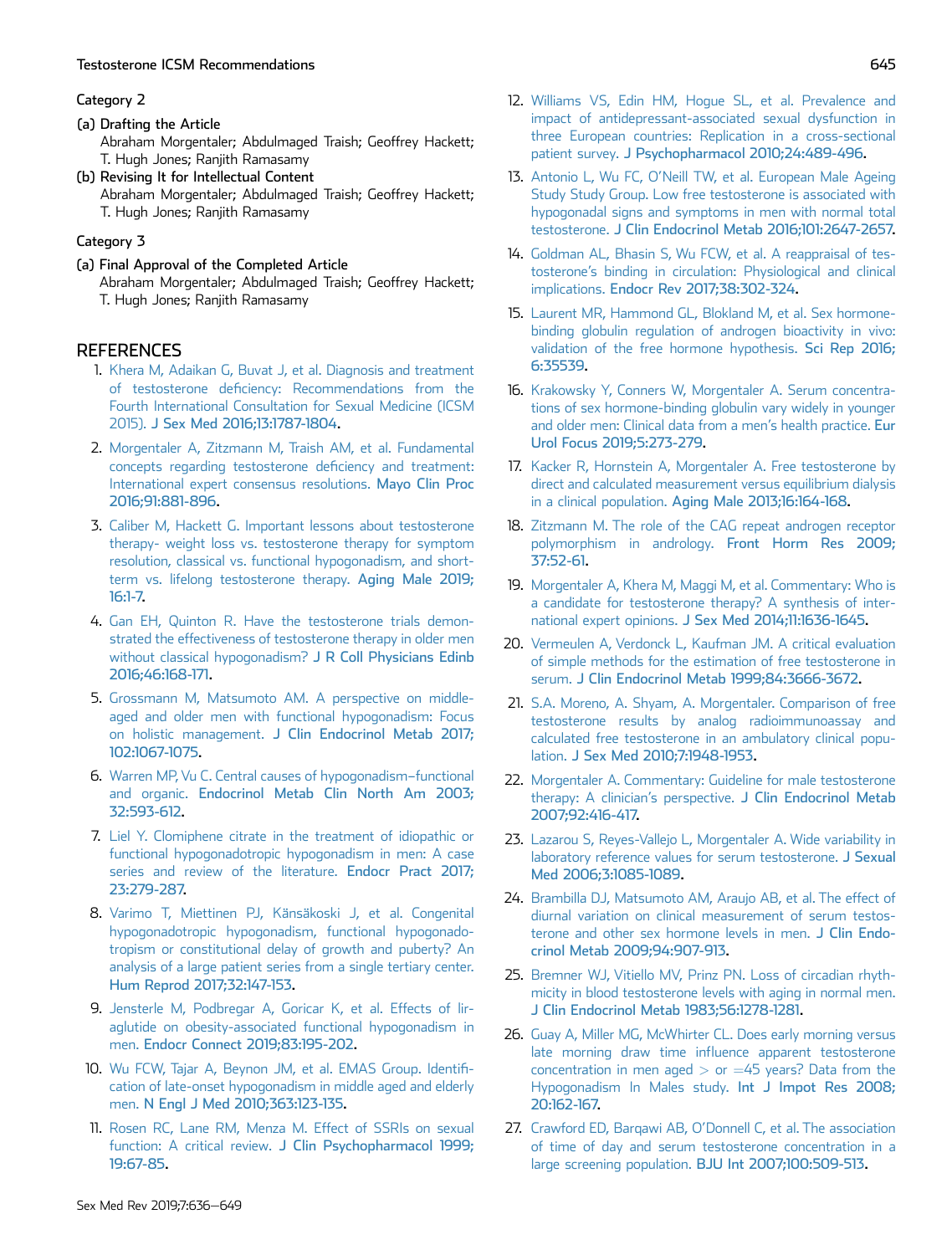- <span id="page-10-0"></span>28. [Caronia LM, Dwyer AA, Hayden D, et al. Abrupt decrease in](http://refhub.elsevier.com/S2050-0521(19)30067-8/sref28) [serum testosterone levels after an oral glucose load in men:](http://refhub.elsevier.com/S2050-0521(19)30067-8/sref28) [Implications for screening for hypogonadism.](http://refhub.elsevier.com/S2050-0521(19)30067-8/sref28) Clin Endocrinol [\(Oxf\) 2013;78:291-296](http://refhub.elsevier.com/S2050-0521(19)30067-8/sref28).
- 29. [Gagliano-Jucá T, Li Z, Pencina KM, et al. Oral glucose load and](http://refhub.elsevier.com/S2050-0521(19)30067-8/sref29) [mixed meal feeding lowers testosterone levels in healthy](http://refhub.elsevier.com/S2050-0521(19)30067-8/sref29) eugonadal men. [Endocrine 2019;63:149-156.](http://refhub.elsevier.com/S2050-0521(19)30067-8/sref29)
- 30. [Zheng P. Neuroactive steroid regulation of neurotransmitter](http://refhub.elsevier.com/S2050-0521(19)30067-8/sref30) [release in the CNS: Action, mechanism and possible signi](http://refhub.elsevier.com/S2050-0521(19)30067-8/sref30)ficance. [Progr Neurobiol 2009;89:134-152](http://refhub.elsevier.com/S2050-0521(19)30067-8/sref30).
- 31. [Andersson KE. Mechanisms of penile erection and basis for](http://refhub.elsevier.com/S2050-0521(19)30067-8/sref31) [pharmacological treatment of erectile dysfunction.](http://refhub.elsevier.com/S2050-0521(19)30067-8/sref31) Pharma[col Rev 2011;63:811-859.](http://refhub.elsevier.com/S2050-0521(19)30067-8/sref31)
- 32. [Rastrelli G, Corona G, Tarocchi M, et al. How to de](http://refhub.elsevier.com/S2050-0521(19)30067-8/sref32)fine [hypogonadism? Results from a population of men consulting](http://refhub.elsevier.com/S2050-0521(19)30067-8/sref32) for sexual dysfunction. [J Endocrinol Invest 2016;](http://refhub.elsevier.com/S2050-0521(19)30067-8/sref32) [39:473-484](http://refhub.elsevier.com/S2050-0521(19)30067-8/sref32).
- 33. [Zitzmann M, Faber E, Nieschlag E. Association of speci](http://refhub.elsevier.com/S2050-0521(19)30067-8/sref33)fic [symptoms and metabolic risk with serum testosterone in](http://refhub.elsevier.com/S2050-0521(19)30067-8/sref33) order men. [J Clin Endocrinol Metab 2006;91:4335-4343.](http://refhub.elsevier.com/S2050-0521(19)30067-8/sref33)
- 34. [Hackett G, Cole NC, Deshpande AA. Biochemical hypo](http://refhub.elsevier.com/S2050-0521(19)30067-8/sref34)[gonadism in men with type 2 diabetes in primary care prac](http://refhub.elsevier.com/S2050-0521(19)30067-8/sref34)tice. [Br J Diabetes Vasc Dis 2009;9:226-231](http://refhub.elsevier.com/S2050-0521(19)30067-8/sref34).
- 35. [Corona G, Rastrelli G, Morgentaler A, et al. Meta-analysis of](http://refhub.elsevier.com/S2050-0521(19)30067-8/sref35) [the results of testosterone therapy on sexual function based](http://refhub.elsevier.com/S2050-0521(19)30067-8/sref35) on the IIEF scores. [Eur Urol 2017;72:1000-1011.](http://refhub.elsevier.com/S2050-0521(19)30067-8/sref35)
- 36. [Hackett G, Cole N, Saghir A, et al. Testosterone undecanoate](http://refhub.elsevier.com/S2050-0521(19)30067-8/sref36) [improves sexual function in men with type 2 diabetes and](http://refhub.elsevier.com/S2050-0521(19)30067-8/sref36) [severe hypogonadism: Results from a 30-week randomized](http://refhub.elsevier.com/S2050-0521(19)30067-8/sref36) placebo-controlled study. [BJU Int 2016;118:804-813.](http://refhub.elsevier.com/S2050-0521(19)30067-8/sref36)
- 37. [Snyder PJ, Bhasin S, Cunningham GR, et al. Testosterone](http://refhub.elsevier.com/S2050-0521(19)30067-8/sref37) [Trials Investigators. Effects of testosterone treatment in older](http://refhub.elsevier.com/S2050-0521(19)30067-8/sref37) men. [N Engl J Med 2016;374:611-624.](http://refhub.elsevier.com/S2050-0521(19)30067-8/sref37)
- 38. [Cunningham GR, Stephens-Shields AJ, Rosen RC, et al.](http://refhub.elsevier.com/S2050-0521(19)30067-8/sref38) [Testosterone treatment and sexual function in older men with](http://refhub.elsevier.com/S2050-0521(19)30067-8/sref38) low testosterone levels. [J Clin Endocrinol Metab 2016;](http://refhub.elsevier.com/S2050-0521(19)30067-8/sref38) [101:3096-30104.](http://refhub.elsevier.com/S2050-0521(19)30067-8/sref38)
- 39. [Hackett, Cole N, Saghir A, et al. Testosterone replacement](http://refhub.elsevier.com/S2050-0521(19)30067-8/sref39) [therapy: improved sexual desire and erectile function in men](http://refhub.elsevier.com/S2050-0521(19)30067-8/sref39) [with type 2 diabetes following a 30-week randomized](http://refhub.elsevier.com/S2050-0521(19)30067-8/sref39) placebo-controlled study. [Andrology 2017;5:905-913](http://refhub.elsevier.com/S2050-0521(19)30067-8/sref39).
- 40. [Buvat J, Montorsi F, Maggi M, et al. Hypogonadal men](http://refhub.elsevier.com/S2050-0521(19)30067-8/sref40) [nonresponders to the PDE5 inhibitor tadala](http://refhub.elsevier.com/S2050-0521(19)30067-8/sref40)fil benefit from [normalization of testosterone levels with a 1% hydroalcoholic](http://refhub.elsevier.com/S2050-0521(19)30067-8/sref40) [testosterone gel in the treatment of erectile dysfunction](http://refhub.elsevier.com/S2050-0521(19)30067-8/sref40) (TADTEST study). [J Sex Med 2011;8:284-293](http://refhub.elsevier.com/S2050-0521(19)30067-8/sref40).
- 41. [Fernández-Balsells MM, Murad MH, Lane M, et al. Clinical](http://refhub.elsevier.com/S2050-0521(19)30067-8/sref41) [review 1: Adverse effects of testosterone therapy in adult](http://refhub.elsevier.com/S2050-0521(19)30067-8/sref41) [men: A systematic review and meta-analysis.](http://refhub.elsevier.com/S2050-0521(19)30067-8/sref41) J Clin Endo[crinol Metab 2010;95:2560-2575.](http://refhub.elsevier.com/S2050-0521(19)30067-8/sref41)
- 42. [Guralnik JM, Eisenstaedt RS, Ferrucci L, et al. Prevalence of](http://refhub.elsevier.com/S2050-0521(19)30067-8/sref42) [anemia in persons 65 years and older in the United States:](http://refhub.elsevier.com/S2050-0521(19)30067-8/sref42) [Evidence for a high rate of unexplained anemia.](http://refhub.elsevier.com/S2050-0521(19)30067-8/sref42) Blood 2004; [104:2263.](http://refhub.elsevier.com/S2050-0521(19)30067-8/sref42)
- 43. [Izaks GJ, Westendorp RG, Knook DL. The de](http://refhub.elsevier.com/S2050-0521(19)30067-8/sref43)finition of anemia in older persons. [JAMA 1999;281:1714-1717.](http://refhub.elsevier.com/S2050-0521(19)30067-8/sref43)
- 44. [Endres HG, Wedding U, Pittrow D, et al. Prevalence of anemia](http://refhub.elsevier.com/S2050-0521(19)30067-8/sref44) [in elderly patients in primary care: Impact on 5 year mortality](http://refhub.elsevier.com/S2050-0521(19)30067-8/sref44) [risk and differences between men and women.](http://refhub.elsevier.com/S2050-0521(19)30067-8/sref44) Curr Med Res [Opin 2009;25:1143-1158.](http://refhub.elsevier.com/S2050-0521(19)30067-8/sref44)
- 45. [Kim SW, Hwang JH, Cheon JM, et al. Direct and indirect ef](http://refhub.elsevier.com/S2050-0521(19)30067-8/sref45)[fects of androgens on survival of hematopoietic progenitor](http://refhub.elsevier.com/S2050-0521(19)30067-8/sref45) cells in vitro. [J Korean Med Sci 2005;20:409-416](http://refhub.elsevier.com/S2050-0521(19)30067-8/sref45).
- 46. [Bachman E, Feng R, Travison T, et al. Testosterone suppresses](http://refhub.elsevier.com/S2050-0521(19)30067-8/sref46) [hepcidin in men: A potential mechanism for testosterone](http://refhub.elsevier.com/S2050-0521(19)30067-8/sref46)induced erythrocytosis. [J Clin Endocrinol Metab 2010;](http://refhub.elsevier.com/S2050-0521(19)30067-8/sref46) [95:4743-4747.](http://refhub.elsevier.com/S2050-0521(19)30067-8/sref46)
- 47. [Roy CN, Snyder PJ, Stephens-Shields AJ, et al. Association of](http://refhub.elsevier.com/S2050-0521(19)30067-8/sref47) [testosterone levels with anemia in older men: A controlled](http://refhub.elsevier.com/S2050-0521(19)30067-8/sref47) clinical trial. [JAMA Intern Med 2017;177:480-490](http://refhub.elsevier.com/S2050-0521(19)30067-8/sref47).
- 48. [LeBlanc ES, Nielson CM, Marshall LM, et al. Osteoporotic](http://refhub.elsevier.com/S2050-0521(19)30067-8/sref48) [Fractures in Men Study Group. The effects of serum testos](http://refhub.elsevier.com/S2050-0521(19)30067-8/sref48)[terone, estradiol, and sex hormone binding globulin levels on](http://refhub.elsevier.com/S2050-0521(19)30067-8/sref48) fracture risk in older men. [J Clin Endocrinol Metab 2009;](http://refhub.elsevier.com/S2050-0521(19)30067-8/sref48) [94:3337-3346.](http://refhub.elsevier.com/S2050-0521(19)30067-8/sref48)
- 49. [Meng J, Ohlsson C, Laughlin GA, et al. Osteoporotic Fractures](http://refhub.elsevier.com/S2050-0521(19)30067-8/sref49) [in Men \(MrOs\) Study Group Associations of estradiol and](http://refhub.elsevier.com/S2050-0521(19)30067-8/sref49) [testosterone with serum phosphorus in older men: The](http://refhub.elsevier.com/S2050-0521(19)30067-8/sref49) [Osteoporotic Fractures in Men study.](http://refhub.elsevier.com/S2050-0521(19)30067-8/sref49) Kidney Int 2010; [78:415-422.](http://refhub.elsevier.com/S2050-0521(19)30067-8/sref49)
- 50. [Vandenput L, Mellström D, Laughlin GA, et al. Low testos](http://refhub.elsevier.com/S2050-0521(19)30067-8/sref50)[terone, but not estradiol, is associated with incident falls in](http://refhub.elsevier.com/S2050-0521(19)30067-8/sref50) [older men: The International MrOS Study.](http://refhub.elsevier.com/S2050-0521(19)30067-8/sref50) J Bone Miner Res [2017;32:1174-1181](http://refhub.elsevier.com/S2050-0521(19)30067-8/sref50).
- 51. [Kacker R, Conners W, Zade J, et al. Bone mineral density and](http://refhub.elsevier.com/S2050-0521(19)30067-8/sref51) [response to treatment in men younger than 50 years with](http://refhub.elsevier.com/S2050-0521(19)30067-8/sref51) testosterone defi[ciency and sexual dysfunction or infertility.](http://refhub.elsevier.com/S2050-0521(19)30067-8/sref51) [J Urol 2014;191:1072-1076.](http://refhub.elsevier.com/S2050-0521(19)30067-8/sref51)
- 52. [Basurto L, Zarate A, Gomez R, et al. Effect of testosterone](http://refhub.elsevier.com/S2050-0521(19)30067-8/sref52) [therapy on lumbar spine and hip mineral density in elderly](http://refhub.elsevier.com/S2050-0521(19)30067-8/sref52) men. [Aging Male 2008;11:140-145.](http://refhub.elsevier.com/S2050-0521(19)30067-8/sref52)
- 53. [Behre HM, Kliesch S, Leifke E, et al. Long-term effect of](http://refhub.elsevier.com/S2050-0521(19)30067-8/sref53) [testosterone therapy on bone mineral density in hypogonadal](http://refhub.elsevier.com/S2050-0521(19)30067-8/sref53) men. [J Clin Endocrinol Metab 1997;82:2386-2390.](http://refhub.elsevier.com/S2050-0521(19)30067-8/sref53)
- 54. [Aversa A, Bruzziches R, Francomano D, et al. Effects of long](http://refhub.elsevier.com/S2050-0521(19)30067-8/sref54)[acting testosterone undecanoate on bone mineral density in](http://refhub.elsevier.com/S2050-0521(19)30067-8/sref54) [middle-aged men with late-onset hypogonadism and meta](http://refhub.elsevier.com/S2050-0521(19)30067-8/sref54)[bolic syndrome: results from a 36 months-controlled study.](http://refhub.elsevier.com/S2050-0521(19)30067-8/sref54) [Aging Male 2012;15:96-102.](http://refhub.elsevier.com/S2050-0521(19)30067-8/sref54)
- 55. [Snyder PJ, Peachey H, Hannoush P, et al. Effect of testos](http://refhub.elsevier.com/S2050-0521(19)30067-8/sref55)[terone treatment on bone mineral density in men over 65](http://refhub.elsevier.com/S2050-0521(19)30067-8/sref55) years of age. [J Clin Endocrinol Metab 1999;84:1966-1972.](http://refhub.elsevier.com/S2050-0521(19)30067-8/sref55)
- 56. [Snyder PJ, Kopperdahl DL, Stephens-Shields AJ, et al. Effect](http://refhub.elsevier.com/S2050-0521(19)30067-8/sref56) [of testosterone treatment on volumetric bone density and](http://refhub.elsevier.com/S2050-0521(19)30067-8/sref56) [strength in older men with low testosterone: A controlled](http://refhub.elsevier.com/S2050-0521(19)30067-8/sref56) clinical trial. [JAMA Intern Med 2017;177:471-479](http://refhub.elsevier.com/S2050-0521(19)30067-8/sref56).
- 57. [Huggins CS, Hodges C. Studies on Prostatic Cancer II. The](http://refhub.elsevier.com/S2050-0521(19)30067-8/sref57) [effects of castration on advanced carcinoma of the prostate](http://refhub.elsevier.com/S2050-0521(19)30067-8/sref57) gland. [Arch Surg 1941;43:209-223.](http://refhub.elsevier.com/S2050-0521(19)30067-8/sref57)
- 58. [Rhoden EL, Morgentaler A. Risks of testosterone](http://refhub.elsevier.com/S2050-0521(19)30067-8/sref58)[replacement therapy and recommendations for monitoring.](http://refhub.elsevier.com/S2050-0521(19)30067-8/sref58) [N Engl J Med 2004;350:482-492.](http://refhub.elsevier.com/S2050-0521(19)30067-8/sref58)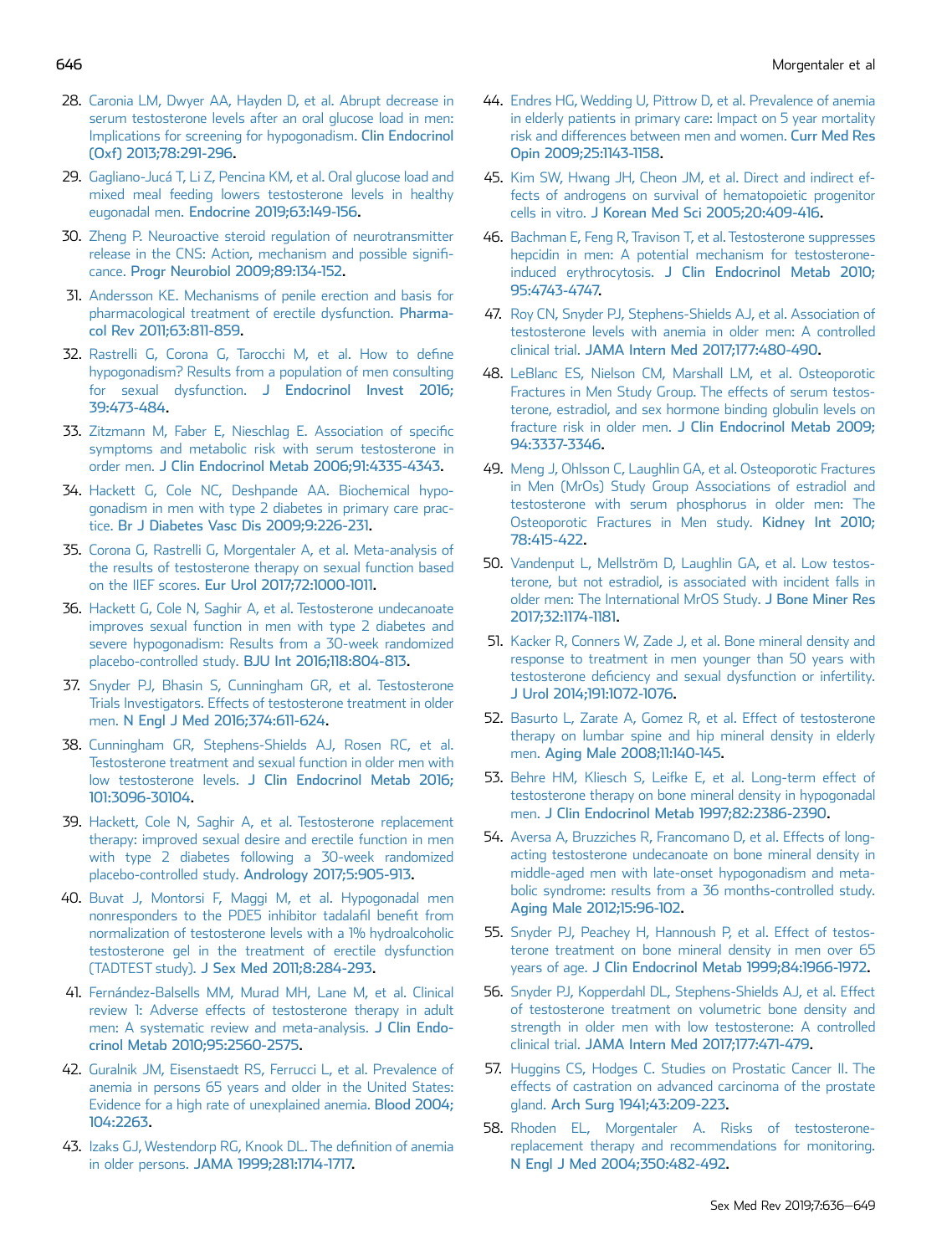- <span id="page-11-0"></span>59. [Morgentaler A, Traish AM. Shifting the paradigm of testos](http://refhub.elsevier.com/S2050-0521(19)30067-8/sref59)[terone and prostate cancer: The saturation model and the](http://refhub.elsevier.com/S2050-0521(19)30067-8/sref59) [limits of androgen-dependent growth.](http://refhub.elsevier.com/S2050-0521(19)30067-8/sref59) Eur Urol 2009; [55:310-320](http://refhub.elsevier.com/S2050-0521(19)30067-8/sref59).
- 60. [Morgentaler A. Goodbye androgen hypothesis, hello satura](http://refhub.elsevier.com/S2050-0521(19)30067-8/sref60)tion model. [Eur Urol 2012;62:765-767.](http://refhub.elsevier.com/S2050-0521(19)30067-8/sref60)
- 61. [Morgentaler A, Benesh JA, Denes BS, et al. Factors in](http://refhub.elsevier.com/S2050-0521(19)30067-8/sref61)fluencing prostate-specifi[c antigen response among men](http://refhub.elsevier.com/S2050-0521(19)30067-8/sref61) [treated with testosterone therapy for 6 months.](http://refhub.elsevier.com/S2050-0521(19)30067-8/sref61) J Sex Med [2014;11:2818-2825](http://refhub.elsevier.com/S2050-0521(19)30067-8/sref61).
- 62. [Khera M, Bhattacharya RK, Blick G, et al. Changes in prostate](http://refhub.elsevier.com/S2050-0521(19)30067-8/sref62) specifi[c antigen in hypogonadal men after 12 months of](http://refhub.elsevier.com/S2050-0521(19)30067-8/sref62) [testosterone replacement therapy: support for the prostate](http://refhub.elsevier.com/S2050-0521(19)30067-8/sref62) saturation theory. [J Urol 2011;186:1005-1011](http://refhub.elsevier.com/S2050-0521(19)30067-8/sref62).
- 63. [Rastrelli G, Corona G, Vignozzi L, et al. Serum PSA as a](http://refhub.elsevier.com/S2050-0521(19)30067-8/sref63) [predictor of testosterone de](http://refhub.elsevier.com/S2050-0521(19)30067-8/sref63)ficiency. J Sex Med 2013; [10:2518-2528](http://refhub.elsevier.com/S2050-0521(19)30067-8/sref63).
- 64. [Marks LS, Mazer NA, Mostaghel E, et al. Effect of testos](http://refhub.elsevier.com/S2050-0521(19)30067-8/sref64)[terone replacement therapy on prostate tissue in men with](http://refhub.elsevier.com/S2050-0521(19)30067-8/sref64) [late-onset hypogonadism: a randomized controlled trial.](http://refhub.elsevier.com/S2050-0521(19)30067-8/sref64) [JAMA 2006;296:2351-2361](http://refhub.elsevier.com/S2050-0521(19)30067-8/sref64).
- 65. [Haider KS, Haider A, Doros G, Traish A. Long-term testos](http://refhub.elsevier.com/S2050-0521(19)30067-8/sref65)[terone therapy improves urinary and sexual function, and](http://refhub.elsevier.com/S2050-0521(19)30067-8/sref65) [quality of life in men with hypogonadism: Results from a](http://refhub.elsevier.com/S2050-0521(19)30067-8/sref65) [propensity matched subgroup of a controlled registry study.](http://refhub.elsevier.com/S2050-0521(19)30067-8/sref65) [J Urol 2018;199:257-265.](http://refhub.elsevier.com/S2050-0521(19)30067-8/sref65)
- 66. [Shim JS, Kim JH, Yoon YS, et al. Serum testosterone levels](http://refhub.elsevier.com/S2050-0521(19)30067-8/sref66) [are negatively correlated with international prostate symptom](http://refhub.elsevier.com/S2050-0521(19)30067-8/sref66) [score and transitional prostate volume.](http://refhub.elsevier.com/S2050-0521(19)30067-8/sref66) Low Urin Tract [Sympt 2018;10:143-147.](http://refhub.elsevier.com/S2050-0521(19)30067-8/sref66)
- 67. [Yucel C, Keskin MZ, Peskircioglu CL. The effect of trans](http://refhub.elsevier.com/S2050-0521(19)30067-8/sref67)[dermal testosterone administration on lower urinary tract](http://refhub.elsevier.com/S2050-0521(19)30067-8/sref67) [symptoms and erectile dysfunction: A prospective, random](http://refhub.elsevier.com/S2050-0521(19)30067-8/sref67)[ized, placebo-controlled trial.](http://refhub.elsevier.com/S2050-0521(19)30067-8/sref67) Curr Urol 2017;11:4-8.
- 68. [Sih R, Morley JE, Kaiser FE, et al. Testosterone replacement in](http://refhub.elsevier.com/S2050-0521(19)30067-8/sref68) [older hypogonadal men: A 12-month randomized controlled](http://refhub.elsevier.com/S2050-0521(19)30067-8/sref68) trial. [J Clin Endocrinol Metab 1997;82:1661-1667.](http://refhub.elsevier.com/S2050-0521(19)30067-8/sref68)
- 69. [Kenny AM, Kleppinger A, Annis K, et al. Effects of trans](http://refhub.elsevier.com/S2050-0521(19)30067-8/sref69)[dermal testosterone on bone and muscle in older men with](http://refhub.elsevier.com/S2050-0521(19)30067-8/sref69) [low bioavailable testosterone levels, low bone mass, and](http://refhub.elsevier.com/S2050-0521(19)30067-8/sref69) physical frailty. [J Am Geriatr Soc 2010;58:1134-1143.](http://refhub.elsevier.com/S2050-0521(19)30067-8/sref69)
- 70. [Baas W, Köhler TS. Testosterone replacement therapy and](http://refhub.elsevier.com/S2050-0521(19)30067-8/sref70) [BPH/LUTS. What is the evidence?](http://refhub.elsevier.com/S2050-0521(19)30067-8/sref70) Curr Urol Rep 2016;17:46.
- 71. [Snyder PJ, Ellenberg SS, Cunningham GR, et al. The Testos](http://refhub.elsevier.com/S2050-0521(19)30067-8/sref71)[terone Trials: Seven coordinated trials of testosterone treat](http://refhub.elsevier.com/S2050-0521(19)30067-8/sref71)ment in elderly men. [Clinical Trials 2014;11:362-375](http://refhub.elsevier.com/S2050-0521(19)30067-8/sref71).
- 72. [Kohn TP, Mata DA, Ramasamy R, et al. Effects of testos](http://refhub.elsevier.com/S2050-0521(19)30067-8/sref72)[terone replacement therapy on lower urinary tract symptoms:](http://refhub.elsevier.com/S2050-0521(19)30067-8/sref72) [A systematic review and meta-analysis.](http://refhub.elsevier.com/S2050-0521(19)30067-8/sref72) Eur Urol 2016; [69:1083-1090.](http://refhub.elsevier.com/S2050-0521(19)30067-8/sref72)
- 73. [Wallis CJ, Lo K, Lee Y, et al. Survival and cardiovascular](http://refhub.elsevier.com/S2050-0521(19)30067-8/sref73) [events in men treated with testosterone replacement therapy:](http://refhub.elsevier.com/S2050-0521(19)30067-8/sref73) [an intention-to-treat observational cohort study.](http://refhub.elsevier.com/S2050-0521(19)30067-8/sref73) Lancet [Diabetes Endocrinol 2016;4:498-506.](http://refhub.elsevier.com/S2050-0521(19)30067-8/sref73)
- 74. [Pastuszak AW, Pearlman AM, Lai WS, et al. Testosterone](http://refhub.elsevier.com/S2050-0521(19)30067-8/sref74) [replacement therapy in patients with prostate cancer after](http://refhub.elsevier.com/S2050-0521(19)30067-8/sref74) radical prostatectomy. [J Urol 2013;190:639-644](http://refhub.elsevier.com/S2050-0521(19)30067-8/sref74).
- 75. [Pastuszak AW, Khanna A, Badhiwala N, et al. Testosterone](http://refhub.elsevier.com/S2050-0521(19)30067-8/sref75) [therapy after radiation therapy for low, intermediate and high](http://refhub.elsevier.com/S2050-0521(19)30067-8/sref75) risk prostate cancer. [J Urol 2015;194:1271-1276.](http://refhub.elsevier.com/S2050-0521(19)30067-8/sref75)
- 76. [Kacker R, Hult M, San Francisco IF, et al. Can testosterone](http://refhub.elsevier.com/S2050-0521(19)30067-8/sref76) [therapy be offered to men on active surveillance for prostate](http://refhub.elsevier.com/S2050-0521(19)30067-8/sref76) cancer? Preliminary results. [Asian J Androl 2016;18:16-20.](http://refhub.elsevier.com/S2050-0521(19)30067-8/sref76)
- 77. [Muraleedharan V, Jones TH. Testosterone and mortality.](http://refhub.elsevier.com/S2050-0521(19)30067-8/sref77) Clin [Endocrinol \(Oxf\) 2014;81:477-487.](http://refhub.elsevier.com/S2050-0521(19)30067-8/sref77)
- 78. [Yeap BB, Alfonso H, Chubb SAP, et al. In older men an](http://refhub.elsevier.com/S2050-0521(19)30067-8/sref78) [optimal plasma testosterone is associated with reduced all](http://refhub.elsevier.com/S2050-0521(19)30067-8/sref78)[cause mortality and higher dihydrotestosterone with](http://refhub.elsevier.com/S2050-0521(19)30067-8/sref78) [reduced ischemic heart disease mortality, while estradiol](http://refhub.elsevier.com/S2050-0521(19)30067-8/sref78) levels do not predict mortality. [J Clin Endocrinol Metab 2014;](http://refhub.elsevier.com/S2050-0521(19)30067-8/sref78) [99:E9-E18](http://refhub.elsevier.com/S2050-0521(19)30067-8/sref78).
- 79. [Hyde Z, Norman PE, Flicker L, et al. Low free testosterone](http://refhub.elsevier.com/S2050-0521(19)30067-8/sref79) [predicts mortality from cardiovascular disease but not other](http://refhub.elsevier.com/S2050-0521(19)30067-8/sref79) [causes: The health in men study.](http://refhub.elsevier.com/S2050-0521(19)30067-8/sref79) J Clin Endocrinol Metab [2012;97:179-189.](http://refhub.elsevier.com/S2050-0521(19)30067-8/sref79)
- 80. [Malkin CJ, Pugh PJ, Morris PD, et al. Low serum testosterone](http://refhub.elsevier.com/S2050-0521(19)30067-8/sref80) [and increased mortality in men with coronary heart disease.](http://refhub.elsevier.com/S2050-0521(19)30067-8/sref80) [Heart 2010;96:1821-1825.](http://refhub.elsevier.com/S2050-0521(19)30067-8/sref80)
- 81. [Kapoor D, Aldred H, Clark S, et al. Clinical and biochemical](http://refhub.elsevier.com/S2050-0521(19)30067-8/sref81) [assessment of hypogonadism in men with type 2 diabetes.](http://refhub.elsevier.com/S2050-0521(19)30067-8/sref81) [Correlations with bioavailable testosterone and visceral](http://refhub.elsevier.com/S2050-0521(19)30067-8/sref81) adiposity. [Diabetes Care 2007;30:911-917.](http://refhub.elsevier.com/S2050-0521(19)30067-8/sref81)
- 82. [Ohlsson C, Barrett-Connor E, Bhasin S, et al. High serum](http://refhub.elsevier.com/S2050-0521(19)30067-8/sref82) [testosterone is associated with reduced risk of cardiovascular](http://refhub.elsevier.com/S2050-0521(19)30067-8/sref82) [events in elderly men. The MrOS \(Osteoporotic Fractures in](http://refhub.elsevier.com/S2050-0521(19)30067-8/sref82) Men) study in Sweden. [J Am Coll Cardiol 2011;58\(16\):](http://refhub.elsevier.com/S2050-0521(19)30067-8/sref82) [1674-1681](http://refhub.elsevier.com/S2050-0521(19)30067-8/sref82).
- 83. [Soisson V, Brailly-Tabard S, Helmer C, et al. A J-shaped as](http://refhub.elsevier.com/S2050-0521(19)30067-8/sref83)[sociation between plasma testosterone and risk of ischemic](http://refhub.elsevier.com/S2050-0521(19)30067-8/sref83) [arterial event in elderly men: The French 3C cohort study.](http://refhub.elsevier.com/S2050-0521(19)30067-8/sref83) [Maturitas 2013;75:282-288](http://refhub.elsevier.com/S2050-0521(19)30067-8/sref83).
- 84. [English KM, Steeds RP, Jones TH, et al. Low-dose trans](http://refhub.elsevier.com/S2050-0521(19)30067-8/sref84)[dermal testosterone therapy improves angina threshold in](http://refhub.elsevier.com/S2050-0521(19)30067-8/sref84) [men with chronic stable angina: A randomized, double-blind,](http://refhub.elsevier.com/S2050-0521(19)30067-8/sref84) placebo-controlled study. [Circulation 2000;102:1906-1911.](http://refhub.elsevier.com/S2050-0521(19)30067-8/sref84)
- 85. [Kelly DM, Jones TH. Testosterone: A vascular hormone in](http://refhub.elsevier.com/S2050-0521(19)30067-8/sref85) health and disease. [J Endocrinol 2013;217:R47-R71.](http://refhub.elsevier.com/S2050-0521(19)30067-8/sref85)
- 86. [Malkin CJ, Pugh PJ, West JN, et al. Testosterone therapy in](http://refhub.elsevier.com/S2050-0521(19)30067-8/sref86) [men with moderate severity heart failure: a double-blind](http://refhub.elsevier.com/S2050-0521(19)30067-8/sref86) [randomized placebo controlled trial.](http://refhub.elsevier.com/S2050-0521(19)30067-8/sref86) Eur Heart J 2006; [27:57-64.](http://refhub.elsevier.com/S2050-0521(19)30067-8/sref86)
- 87. Jones TH. Testosterone defi[ciency: a risk factor for cardio](http://refhub.elsevier.com/S2050-0521(19)30067-8/sref87)vascular disease? [Trends Endocrinol Metab 2010;21:](http://refhub.elsevier.com/S2050-0521(19)30067-8/sref87) [496-503](http://refhub.elsevier.com/S2050-0521(19)30067-8/sref87).
- 88. [Wang C, Jackson G, Jones TH, et al. Low testosterone](http://refhub.elsevier.com/S2050-0521(19)30067-8/sref88) [associated with obesity and the metabolic syndrome con](http://refhub.elsevier.com/S2050-0521(19)30067-8/sref88)[tributes to sexual dysfunction and cardiovascular risk in men](http://refhub.elsevier.com/S2050-0521(19)30067-8/sref88) with type 2 diabetes. [Diabetes Care 2011;34:1669-1675.](http://refhub.elsevier.com/S2050-0521(19)30067-8/sref88)
- 89. [Sharma R, Oni OA, Gupta K, et al. Normalization of testos](http://refhub.elsevier.com/S2050-0521(19)30067-8/sref89)[terone levels after testosterone replacement therapy is](http://refhub.elsevier.com/S2050-0521(19)30067-8/sref89)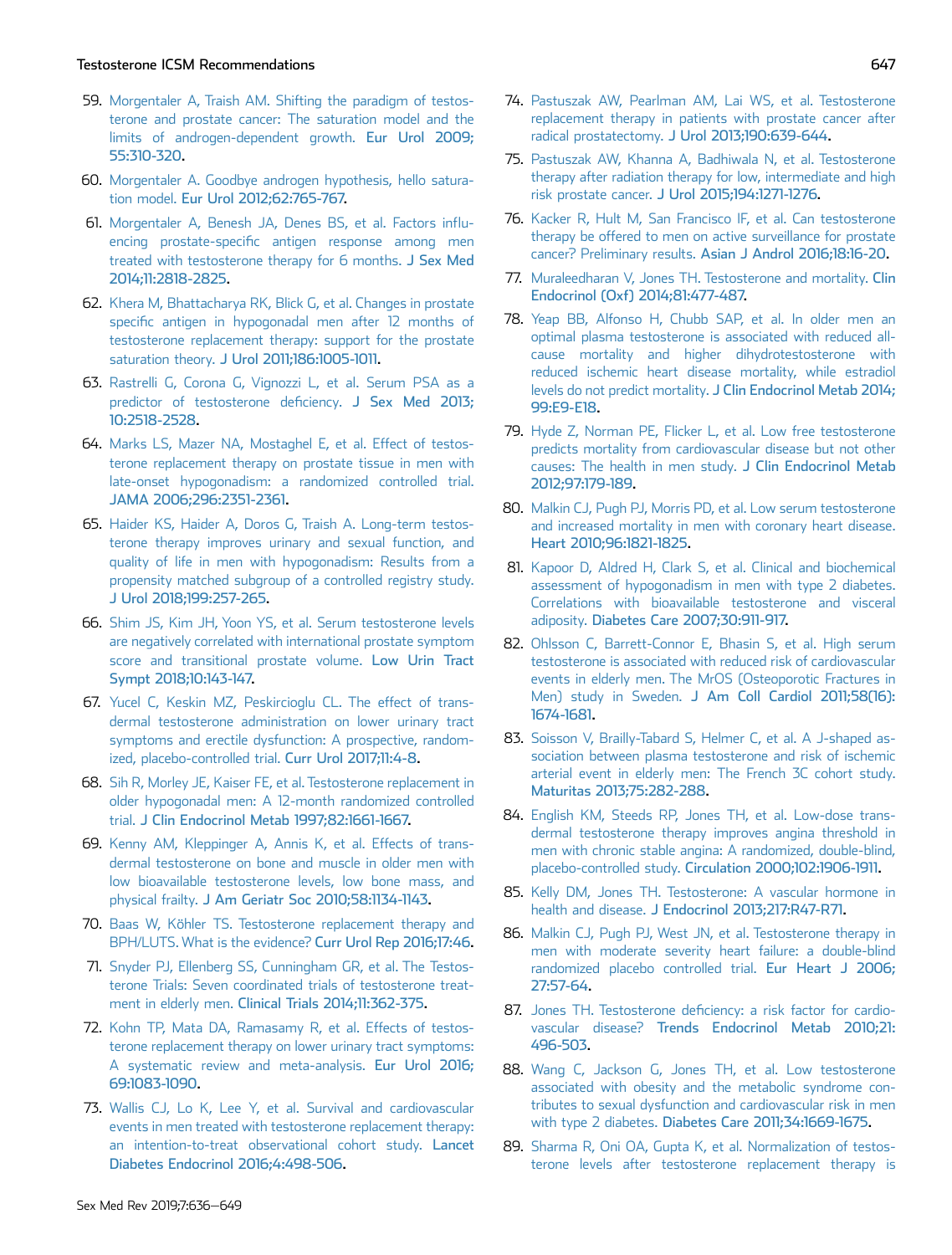<span id="page-12-0"></span>[associated with decreased incidence of atrial](http://refhub.elsevier.com/S2050-0521(19)30067-8/sref89) fibrillation. J Am [Heart Assoc 2017;6\(5\)](http://refhub.elsevier.com/S2050-0521(19)30067-8/sref89).

- 90. [Muraleedharan V, Marsh H, Kapoor D, et al. Testosterone](http://refhub.elsevier.com/S2050-0521(19)30067-8/sref90) defi[ciency is associated with increased mortality and testos](http://refhub.elsevier.com/S2050-0521(19)30067-8/sref90)[terone replacement improves survival in men with type 2](http://refhub.elsevier.com/S2050-0521(19)30067-8/sref90) diabetes. [Eur J Endocrinol 2013;169:725-733](http://refhub.elsevier.com/S2050-0521(19)30067-8/sref90).
- 91. [Shores MA, Smith NL, Forsberg CW, et al. Testosterone](http://refhub.elsevier.com/S2050-0521(19)30067-8/sref91) [treatment and mortality in men with low testosterone levels.](http://refhub.elsevier.com/S2050-0521(19)30067-8/sref91) [J Clin Endocrinol Metab 2012;97:2050-2058.](http://refhub.elsevier.com/S2050-0521(19)30067-8/sref91)
- 92. [Anderson JL, May HT, Lappe DL, et al. Impact of testos](http://refhub.elsevier.com/S2050-0521(19)30067-8/sref92)[terone replacement therapy on myocardial infarction, stroke](http://refhub.elsevier.com/S2050-0521(19)30067-8/sref92) [and death in men with low testosterone concentrations in an](http://refhub.elsevier.com/S2050-0521(19)30067-8/sref92) [integrated health care system.](http://refhub.elsevier.com/S2050-0521(19)30067-8/sref92) Am J Cardiol 2016;117: [794-799](http://refhub.elsevier.com/S2050-0521(19)30067-8/sref92).
- 93. Vigen R, O'[Donnell CI, Baron A, et al. Association of testos](http://refhub.elsevier.com/S2050-0521(19)30067-8/sref93)[terone therapy with mortality, myocardial infarction, and](http://refhub.elsevier.com/S2050-0521(19)30067-8/sref93) [stroke in men with low testosterone levels.](http://refhub.elsevier.com/S2050-0521(19)30067-8/sref93) JAMA 2013; [310:1829-1836](http://refhub.elsevier.com/S2050-0521(19)30067-8/sref93).
- 94. [Finkle WD, Greenland S, Ridgeway GK, et al. Increased risk of](http://refhub.elsevier.com/S2050-0521(19)30067-8/sref94) [non-fatal myocardial infarction following testosterone therapy](http://refhub.elsevier.com/S2050-0521(19)30067-8/sref94) prescription in men. [PLoS One 2014;9:1-7.](http://refhub.elsevier.com/S2050-0521(19)30067-8/sref94)
- 95. [Basaria S, Harman M, Travison MG, et al. Effect of testos](http://refhub.elsevier.com/S2050-0521(19)30067-8/sref95)[terone administration for 3 years on subclinical atheroscle](http://refhub.elsevier.com/S2050-0521(19)30067-8/sref95)[rosis progression in older men with low or low-normal](http://refhub.elsevier.com/S2050-0521(19)30067-8/sref95) [testosterone levels. A randomized clinical trial.](http://refhub.elsevier.com/S2050-0521(19)30067-8/sref95) JAMA 2015; [314:570-581.](http://refhub.elsevier.com/S2050-0521(19)30067-8/sref95)
- 96. [Jones TH, Arver S, Behre HM, et al. Testosterone replacement](http://refhub.elsevier.com/S2050-0521(19)30067-8/sref96) [in hypogonadal men with type 2 diabetes and/or metabolic](http://refhub.elsevier.com/S2050-0521(19)30067-8/sref96) [syndrome \(the TIMES2 study\).](http://refhub.elsevier.com/S2050-0521(19)30067-8/sref96) Diabetes Care 2011;34: [828-837.](http://refhub.elsevier.com/S2050-0521(19)30067-8/sref96)
- 97. [Basaria S, Coviello AD, Travison TG, et al. Adverse events](http://refhub.elsevier.com/S2050-0521(19)30067-8/sref97) [associated with testosterone administration.](http://refhub.elsevier.com/S2050-0521(19)30067-8/sref97) N Engl J Med [2010;363:109-122.](http://refhub.elsevier.com/S2050-0521(19)30067-8/sref97)
- 98. [Etminan M, Skeldon SC, Goldenberg SL, et al. Testosterone](http://refhub.elsevier.com/S2050-0521(19)30067-8/sref98) [therapy and risk of myocardial infarction: A pharmacoepide](http://refhub.elsevier.com/S2050-0521(19)30067-8/sref98)miologic study. [Pharmacotherapy 2015;35:72-78.](http://refhub.elsevier.com/S2050-0521(19)30067-8/sref98)
- 99. Loo SY, Azoulay L, Nie R, et al. Cardiovascular and cerebrovascular safety of testosterone replacement therapy among aging men with low testosterone levels: A cohort study. Am J Med doi: [10.1016/j.amjmed.2019.03.022.](https://doi.org/10.1016/j.amjmed.2019.03.022) [E- pub ahead of print].
- 100. [Sharma R, Oni OA, Gupta K, et al. Normalization of testos](http://refhub.elsevier.com/S2050-0521(19)30067-8/sref100)[terone level is associated with reduced incidence of myocar](http://refhub.elsevier.com/S2050-0521(19)30067-8/sref100)[dial infarction and mortality in men.](http://refhub.elsevier.com/S2050-0521(19)30067-8/sref100) Eur Heart J 2015; [36:2706-2715.](http://refhub.elsevier.com/S2050-0521(19)30067-8/sref100)
- 101. [Budoff MJ, Ellenberg SS, Lewis CE, et al. Testosterone](http://refhub.elsevier.com/S2050-0521(19)30067-8/sref101) [treatment and coronary artery plaque volume in older men](http://refhub.elsevier.com/S2050-0521(19)30067-8/sref101) with low testosterone. [JAMA 2017;317:708-716](http://refhub.elsevier.com/S2050-0521(19)30067-8/sref101).
- 102. [Miner M, Morgentaler A, Khera M, et al. The state of](http://refhub.elsevier.com/S2050-0521(19)30067-8/sref102) [testosterone therapy since the FDA](http://refhub.elsevier.com/S2050-0521(19)30067-8/sref102)'s 2015 labelling changes: [Indications and cardiovascular risk.](http://refhub.elsevier.com/S2050-0521(19)30067-8/sref102) Clin Endocrinol (Oxf) [2018;89:3-10](http://refhub.elsevier.com/S2050-0521(19)30067-8/sref102).
- 103. [Kelly DM, Jones TH. Testosterone: A metabolic hormone in](http://refhub.elsevier.com/S2050-0521(19)30067-8/sref103) health and disease. [J Endocrinol 2013;217:R25-R45](http://refhub.elsevier.com/S2050-0521(19)30067-8/sref103).
- 104. [Kelly DM, Akhtar S, Sellers DJ, et al. Testosterone differen](http://refhub.elsevier.com/S2050-0521(19)30067-8/sref104)[tially regulates targets of lipid and glucose metabolism in liver,](http://refhub.elsevier.com/S2050-0521(19)30067-8/sref104)

[muscle and adipose tissues of the testicular feminised mouse.](http://refhub.elsevier.com/S2050-0521(19)30067-8/sref104) [Endocrine 2016;54:504-515.](http://refhub.elsevier.com/S2050-0521(19)30067-8/sref104)

- 105. [Traish AM. Adverse health effects of testosterone de](http://refhub.elsevier.com/S2050-0521(19)30067-8/sref105)ficiency (TD) in men. [Steroids 2014;88:106-116.](http://refhub.elsevier.com/S2050-0521(19)30067-8/sref105)
- 106. [Jones TH. Effects of testosterone on Type 2 diabetes and](http://refhub.elsevier.com/S2050-0521(19)30067-8/sref106) [components of the metabolic syndrome.](http://refhub.elsevier.com/S2050-0521(19)30067-8/sref106) J Diabetes 2010; [2:146-156.](http://refhub.elsevier.com/S2050-0521(19)30067-8/sref106)
- 107. [Traish AM. Outcomes of testosterone therapy in men with](http://refhub.elsevier.com/S2050-0521(19)30067-8/sref107) testosterone defi[ciency \(TD\): Part II.](http://refhub.elsevier.com/S2050-0521(19)30067-8/sref107) Steroids 2014b;88: [117-126](http://refhub.elsevier.com/S2050-0521(19)30067-8/sref107).
- 108. [Traish AM. Testosterone and weight loss: The evidence.](http://refhub.elsevier.com/S2050-0521(19)30067-8/sref108) Curr [Opin Endocrinol Diabetes Obes 2014;21:313-322.](http://refhub.elsevier.com/S2050-0521(19)30067-8/sref108)
- 109. [Traish AM, Haider A, Doros G, et al. Long-term testosterone](http://refhub.elsevier.com/S2050-0521(19)30067-8/sref109) [therapy in hypogonadal men ameliorates elements of the](http://refhub.elsevier.com/S2050-0521(19)30067-8/sref109) [metabolic syndrome: An observational, long-term registry](http://refhub.elsevier.com/S2050-0521(19)30067-8/sref109) study. [Int J Clin Pract 2014;68:314-329](http://refhub.elsevier.com/S2050-0521(19)30067-8/sref109).
- 110. [Traish AM. Testosterone therapy in men with testosterone](http://refhub.elsevier.com/S2050-0521(19)30067-8/sref110) deficiency: Are the benefi[ts and cardiovascular risks real or](http://refhub.elsevier.com/S2050-0521(19)30067-8/sref110) imagined? [Am J Physiol Regul Integr Comp Physiol 2016;](http://refhub.elsevier.com/S2050-0521(19)30067-8/sref110) [311:R566-R573.](http://refhub.elsevier.com/S2050-0521(19)30067-8/sref110)
- 111. [Traish A. Testosterone therapy in men with testosterone](http://refhub.elsevier.com/S2050-0521(19)30067-8/sref111) defi[ciency: Are we beyond the point of no return?](http://refhub.elsevier.com/S2050-0521(19)30067-8/sref111) Investig [Clin Urol 2016;57:384-400.](http://refhub.elsevier.com/S2050-0521(19)30067-8/sref111)
- 112. [Traish AM, Haider A, Haider KS, et al. Long-term testos](http://refhub.elsevier.com/S2050-0521(19)30067-8/sref112)[terone therapy improves cardiometabolic function and re](http://refhub.elsevier.com/S2050-0521(19)30067-8/sref112)[duces risk of cardiovascular disease in men with](http://refhub.elsevier.com/S2050-0521(19)30067-8/sref112) hypogonadism. [J Cardiovasc Pharmacol Ther 2017;22:](http://refhub.elsevier.com/S2050-0521(19)30067-8/sref112) [414-433.](http://refhub.elsevier.com/S2050-0521(19)30067-8/sref112)
- 113. [Laaksonen DE, Niskanen L, Punnonen K, et al. Sex hormones,](http://refhub.elsevier.com/S2050-0521(19)30067-8/sref113) infl[ammation and the metabolic syndrome: a population](http://refhub.elsevier.com/S2050-0521(19)30067-8/sref113)based study. [Eur J Endocrinol 2003;149:601-608](http://refhub.elsevier.com/S2050-0521(19)30067-8/sref113).
- 114. [Laaksonen DE, Niskanen L, Punnonen K, et al. Testosterone](http://refhub.elsevier.com/S2050-0521(19)30067-8/sref114) [and sex hormone-binding globulin predict the metabolic](http://refhub.elsevier.com/S2050-0521(19)30067-8/sref114) [syndrome and diabetes in middle-aged men.](http://refhub.elsevier.com/S2050-0521(19)30067-8/sref114) Diabetes Care [2004;27:1036-1041](http://refhub.elsevier.com/S2050-0521(19)30067-8/sref114).
- 115. [Laaksonen DE, Niskanen L, Punnonen K, et al. The metabolic](http://refhub.elsevier.com/S2050-0521(19)30067-8/sref115) [syndrome and smoking in relation to hypogonadism in](http://refhub.elsevier.com/S2050-0521(19)30067-8/sref115) [middle-aged men: a prospective cohort study.](http://refhub.elsevier.com/S2050-0521(19)30067-8/sref115) J Clin Endo[crinol Metab 2005;90:712-719](http://refhub.elsevier.com/S2050-0521(19)30067-8/sref115).
- 116. Antonio L, Wu FC, O'[Neill TW, et al. Associations between sex](http://refhub.elsevier.com/S2050-0521(19)30067-8/sref116) [steroids and the development of metabolic syndrome: a](http://refhub.elsevier.com/S2050-0521(19)30067-8/sref116) [longitudinal study in European men.](http://refhub.elsevier.com/S2050-0521(19)30067-8/sref116) J Clin Endocrinol Metab [2015;100:1396-1404.](http://refhub.elsevier.com/S2050-0521(19)30067-8/sref116)
- 117. [Traish AM, Zitzmann M. The complex and multifactorial](http://refhub.elsevier.com/S2050-0521(19)30067-8/sref117) [relationship between testosterone de](http://refhub.elsevier.com/S2050-0521(19)30067-8/sref117)ficiency (TD), obesity and vascular disease. [Rev Endocr Metab Disord 2015;](http://refhub.elsevier.com/S2050-0521(19)30067-8/sref117) [16:249-268.](http://refhub.elsevier.com/S2050-0521(19)30067-8/sref117)
- 118. [Saad F, Yassin A, Doros G, et al. Effects of long-term treat](http://refhub.elsevier.com/S2050-0521(19)30067-8/sref118)[ment with testosterone on weight and waist size in 411](http://refhub.elsevier.com/S2050-0521(19)30067-8/sref118) [hypogonadal men with obesity classes I-III: Observational](http://refhub.elsevier.com/S2050-0521(19)30067-8/sref118) [data from two registry studies.](http://refhub.elsevier.com/S2050-0521(19)30067-8/sref118) Int J Obes (Lond) 2016; [40:162-170.](http://refhub.elsevier.com/S2050-0521(19)30067-8/sref118)
- 119. [Corona G, Giagulli VA, Maseroli E, et al. Therapy of endocrine](http://refhub.elsevier.com/S2050-0521(19)30067-8/sref119) [disease: Testosterone supplementation and body composi](http://refhub.elsevier.com/S2050-0521(19)30067-8/sref119)[tion: Results from a meta-analysis study.](http://refhub.elsevier.com/S2050-0521(19)30067-8/sref119) Eur J Endocrinol [2016;174:R99-R116](http://refhub.elsevier.com/S2050-0521(19)30067-8/sref119).